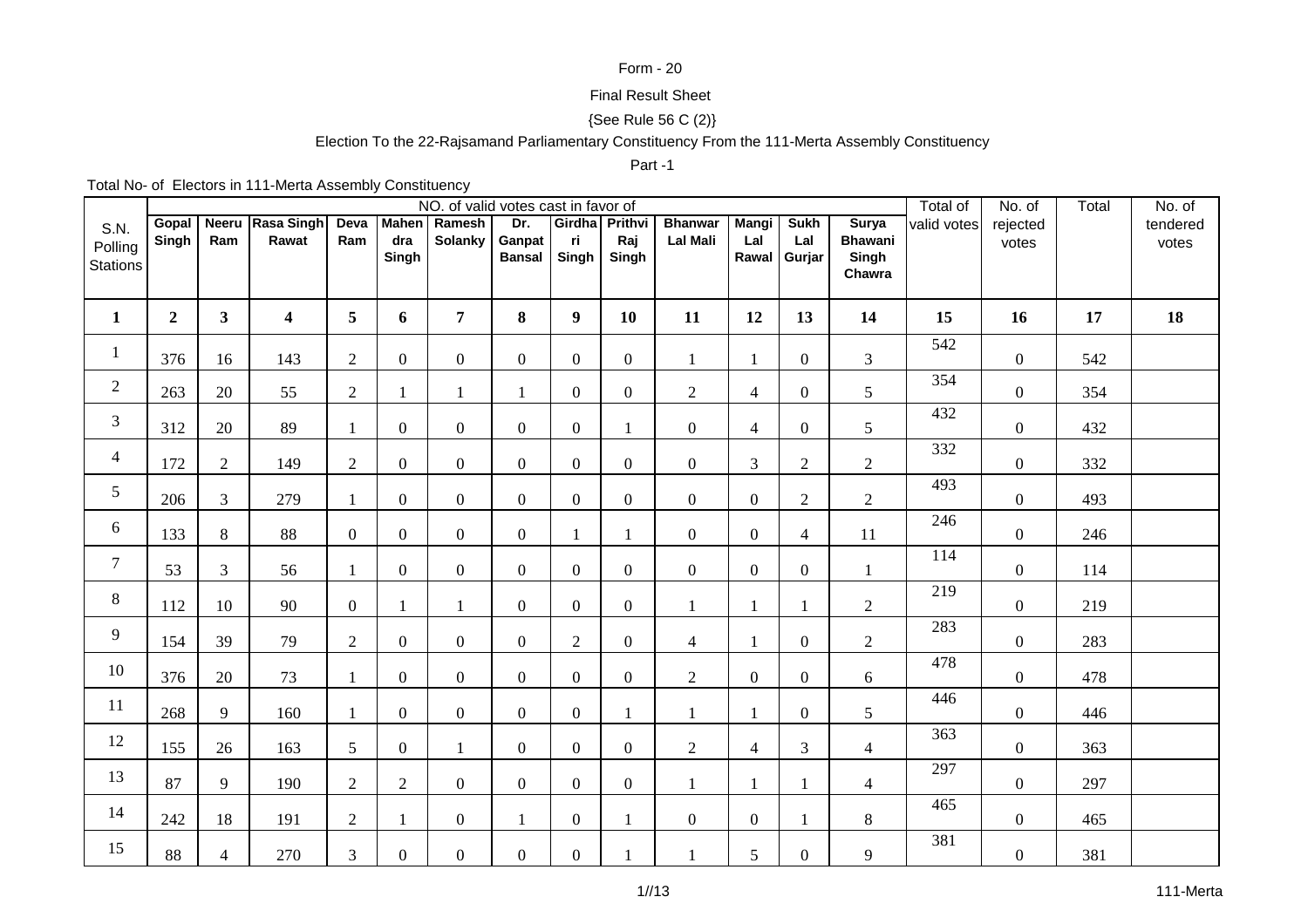|                                    |                |                |                           |                |                | NO. of valid votes cast in favor of |                                |                               |                  |                                   |                              |                              |                                                   | Total of    | No. of            | Total | No. of            |
|------------------------------------|----------------|----------------|---------------------------|----------------|----------------|-------------------------------------|--------------------------------|-------------------------------|------------------|-----------------------------------|------------------------------|------------------------------|---------------------------------------------------|-------------|-------------------|-------|-------------------|
| S.N.<br>Polling<br><b>Stations</b> | Gopal<br>Singh | Ram            | Neeru Rasa Singh<br>Rawat | Deva<br>Ram    | dra<br>Singh   | Mahen Ramesh<br><b>Solanky</b>      | Dr.<br>Ganpat<br><b>Bansal</b> | Girdha Prithvi<br>ri<br>Singh | Raj<br>Singh     | <b>Bhanwar</b><br><b>Lal Mali</b> | <b>Mangi</b><br>Lal<br>Rawal | <b>Sukh</b><br>Lal<br>Gurjar | <b>Surya</b><br><b>Bhawani</b><br>Singh<br>Chawra | valid votes | rejected<br>votes |       | tendered<br>votes |
| $\mathbf{1}$                       | $\overline{2}$ | $\mathbf{3}$   | 4                         | 5              | 6              | $\overline{7}$                      | 8                              | $\boldsymbol{9}$              | 10               | 11                                | 12                           | 13                           | 14                                                | 15          | 16                | 17    | 18                |
| 16                                 | 103            | 3              | 85                        | 3              | $\overline{0}$ | 1                                   | $\overline{0}$                 | $\boldsymbol{0}$              | 1                | $\mathbf{1}$                      | $\boldsymbol{0}$             | $\overline{0}$               | 3                                                 | 200         | $\boldsymbol{0}$  | 200   |                   |
| 17                                 | 127            | 3              | 110                       | 3              | 1              | $\overline{0}$                      | $\overline{0}$                 | $\boldsymbol{0}$              | $\overline{2}$   | $\overline{0}$                    | 3                            | 5                            | $\bf 8$                                           | 262         | $\boldsymbol{0}$  | 262   |                   |
| $18\,$                             | 328            | 9              | 50                        | $\overline{0}$ | 1              | $\overline{2}$                      | $\overline{0}$                 | $\boldsymbol{0}$              | $\boldsymbol{0}$ | $\overline{c}$                    | $\boldsymbol{0}$             | 3                            | 9                                                 | 404         | $\boldsymbol{0}$  | 404   |                   |
| 19                                 | 211            | $\overline{7}$ | 76                        | 3              | $\overline{0}$ | $\overline{0}$                      | $\overline{0}$                 | $\boldsymbol{0}$              | $\overline{0}$   | $\boldsymbol{0}$                  | $\sqrt{2}$                   | $\boldsymbol{0}$             | $\mathbf{1}$                                      | 300         | $\boldsymbol{0}$  | 300   |                   |
| $20\,$                             | 283            | 3              | 113                       | $\overline{1}$ | $\mathbf{1}$   | $\overline{0}$                      | $\overline{0}$                 | $\overline{0}$                | $\overline{0}$   | $\overline{0}$                    | $\boldsymbol{0}$             |                              | $\overline{4}$                                    | 406         | $\boldsymbol{0}$  | 406   |                   |
| 21                                 | 125            | $\overline{2}$ | 92                        | 3              | 1              | $\overline{0}$                      | 1                              | $\mathbf{1}$                  | $\overline{0}$   | 1                                 | $\mathbf{1}$                 | $\overline{2}$               | $\overline{c}$                                    | 231         | $\boldsymbol{0}$  | 231   |                   |
| 22                                 | 255            | 27             | 44                        | $\overline{0}$ | 1              | $\overline{0}$                      | $\overline{0}$                 | $\boldsymbol{0}$              | $\overline{0}$   | $\overline{2}$                    | $\boldsymbol{0}$             | $\overline{2}$               | $6\,$                                             | 337         | $\boldsymbol{0}$  | 337   |                   |
| 23                                 | 388            | 12             | 137                       | $\mathfrak{2}$ | $\overline{2}$ | 3                                   | $\overline{0}$                 | 1                             |                  | 5                                 | $\mathfrak{Z}$               | 5                            | 13                                                | 572         | $\boldsymbol{0}$  | 572   |                   |
| 24                                 | 184            | 55             | 111                       | $\overline{2}$ | $\overline{0}$ | $\overline{0}$                      | $\overline{0}$                 | $\boldsymbol{0}$              | $\boldsymbol{0}$ | $\boldsymbol{0}$                  | $\mathbf{1}$                 | $\mathbf{1}$                 | $\mathbf{1}$                                      | 355         | $\boldsymbol{0}$  | 355   |                   |
| $25\,$                             | 87             | 19             | 193                       | -1             | $\overline{0}$ | $\overline{0}$                      |                                | $\sqrt{2}$                    |                  | $\overline{c}$                    | 1                            | $\boldsymbol{0}$             | 5                                                 | 312         | $\boldsymbol{0}$  | 312   |                   |
| 26                                 | 82             | 9              | 211                       | 2              | $\overline{0}$ | $\mathbf{1}$                        | $\mathbf{1}$                   | $\mathbf{1}$                  | $\overline{0}$   | 3                                 | $\overline{2}$               |                              | $\overline{4}$                                    | 317         | $\boldsymbol{0}$  | 317   |                   |
| $27\,$                             | 160            | 40             | 106                       | -1             | $\overline{2}$ | $\overline{0}$                      | $\overline{0}$                 | $\boldsymbol{0}$              | $\overline{0}$   | $\mathbf{1}$                      | $\boldsymbol{0}$             | 1                            | 10                                                | 321         | $\boldsymbol{0}$  | 321   |                   |
| 28                                 | 185            | 28             | 129                       | 3              | $\overline{0}$ | $\mathbf{1}$                        | $\overline{0}$                 | $\boldsymbol{0}$              | 1                | $\overline{c}$                    | 1                            | $\overline{2}$               | $\tau$                                            | 359         | $\boldsymbol{0}$  | 359   |                   |
| 29                                 | 311            | 17             | 226                       | 6              | 1              | $\boldsymbol{0}$                    | $\mathbf{1}$                   | $\mathfrak{2}$                | $\overline{2}$   | $\overline{c}$                    | $\sqrt{2}$                   | $\mathfrak{2}$               | $\,8\,$                                           | 580         | $\boldsymbol{0}$  | 580   |                   |
| $30\,$                             | 238            | $\overline{4}$ | 247                       | 8              | 1              | $\mathbf{1}$                        | 1                              | $\boldsymbol{0}$              | 1                | $\mathbf{1}$                      | 6                            | $\overline{4}$               | $\tau$                                            | 519         | $\boldsymbol{0}$  | 519   |                   |
| 31                                 | 220            | $\overline{4}$ | 91                        | $\overline{4}$ | $\overline{0}$ | $\overline{0}$                      | $\overline{0}$                 | $\mathbf{1}$                  | $\overline{0}$   | $\boldsymbol{0}$                  | $\boldsymbol{0}$             | $\boldsymbol{0}$             | $8\,$                                             | 328         | $\overline{0}$    | 328   |                   |
| 32                                 | 228            | $\overline{4}$ | 33                        | $\overline{0}$ | $\overline{0}$ | $\overline{0}$                      | $\overline{0}$                 | $\overline{2}$                | $\mathbf{1}$     | $\overline{0}$                    | $\mathbf{1}$                 | $\overline{0}$               | 1                                                 | 270         | $\overline{0}$    | 270   |                   |
| 33                                 | 252            | 12             | 258                       | 6              | $\mathfrak{Z}$ | $\overline{0}$                      | $\overline{0}$                 | $\mathbf{1}$                  | $\overline{0}$   | $\overline{2}$                    | $\overline{0}$               | $\overline{2}$               | $\overline{4}$                                    | 540         | $\overline{0}$    | 540   |                   |
| 34                                 | 213            | 3              | 21                        | $\overline{0}$ | $\overline{0}$ | $\overline{0}$                      | $\overline{0}$                 | $\boldsymbol{0}$              | $\overline{0}$   | $\overline{0}$                    |                              |                              | $\overline{4}$                                    | 243         | $\overline{0}$    | 243   |                   |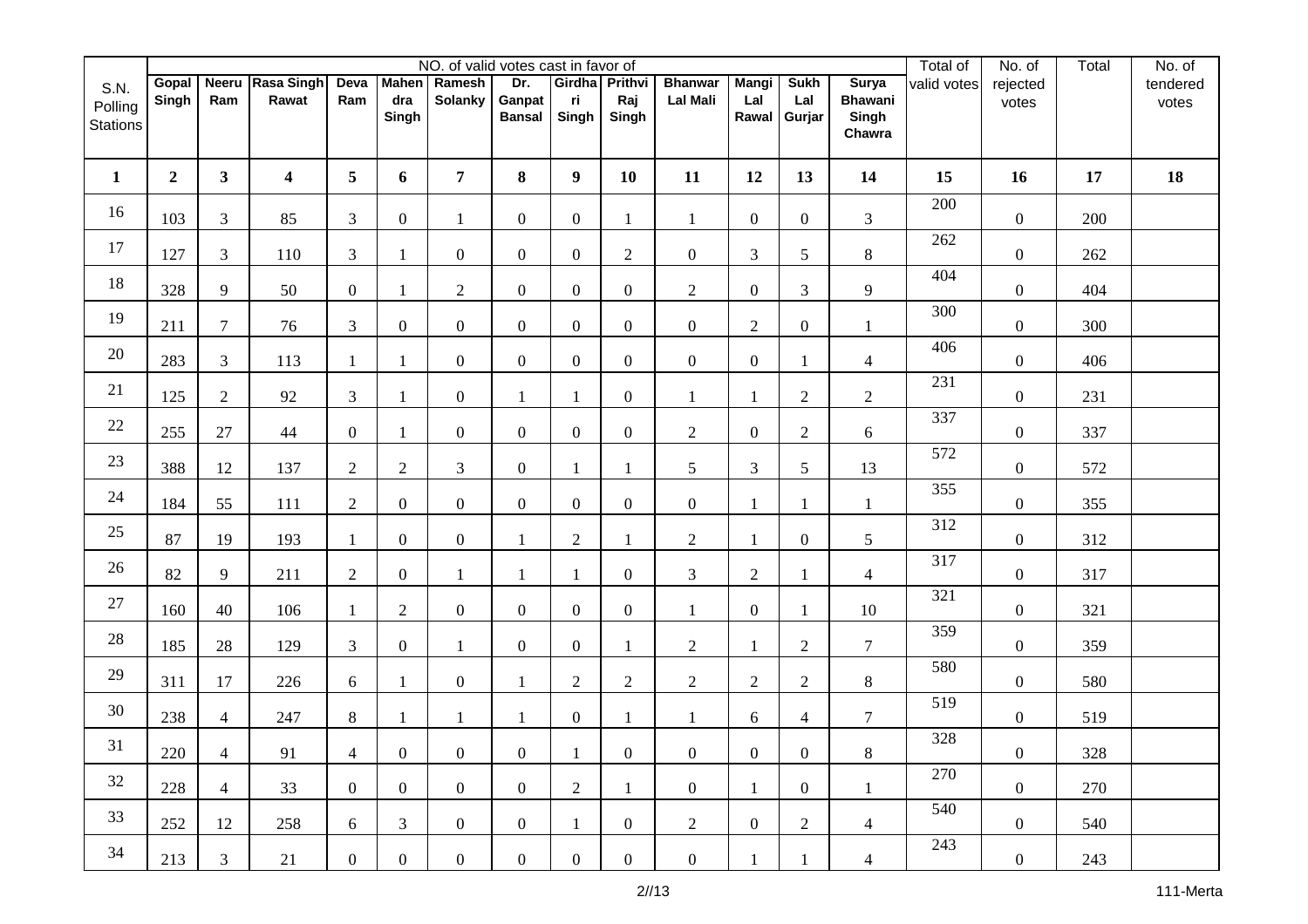|                                    |                |                |                           |                |                | NO. of valid votes cast in favor of |                                |                               |                  |                                   |                              |                              |                                                   | Total of    | No. of            | Total | No. of            |
|------------------------------------|----------------|----------------|---------------------------|----------------|----------------|-------------------------------------|--------------------------------|-------------------------------|------------------|-----------------------------------|------------------------------|------------------------------|---------------------------------------------------|-------------|-------------------|-------|-------------------|
| S.N.<br>Polling<br><b>Stations</b> | Gopal<br>Singh | Ram            | Neeru Rasa Singh<br>Rawat | Deva<br>Ram    | dra<br>Singh   | Mahen Ramesh<br><b>Solanky</b>      | Dr.<br>Ganpat<br><b>Bansal</b> | Girdha Prithvi<br>ri<br>Singh | Raj<br>Singh     | <b>Bhanwar</b><br><b>Lal Mali</b> | <b>Mangi</b><br>Lal<br>Rawal | <b>Sukh</b><br>Lal<br>Gurjar | <b>Surya</b><br><b>Bhawani</b><br>Singh<br>Chawra | valid votes | rejected<br>votes |       | tendered<br>votes |
| $\mathbf{1}$                       | $\overline{2}$ | $\mathbf{3}$   | $\overline{\mathbf{4}}$   | 5              | 6              | $\overline{7}$                      | 8                              | $\boldsymbol{9}$              | 10               | 11                                | 12                           | 13                           | 14                                                | 15          | 16                | 17    | 18                |
| 35                                 | 104            | 35             | 196                       | -1             | 1              | $\overline{0}$                      | $\overline{0}$                 | $\boldsymbol{0}$              | 1                | $\overline{c}$                    | $\mathfrak{Z}$               | $\overline{2}$               | 5                                                 | 350         | $\boldsymbol{0}$  | 350   |                   |
| 36                                 | 124            | $\overline{4}$ | 120                       | 3              | $\overline{0}$ | $\overline{0}$                      | $\overline{0}$                 | $\mathbf{1}$                  | $\overline{0}$   | 1                                 | $\boldsymbol{0}$             | 1                            | $\overline{4}$                                    | 258         | $\boldsymbol{0}$  | 258   |                   |
| 37                                 | 134            | 5              | 85                        | $\blacksquare$ | $\overline{0}$ | $\overline{0}$                      | $\overline{0}$                 | $\boldsymbol{0}$              |                  | $\boldsymbol{0}$                  | $\sqrt{2}$                   | $\boldsymbol{0}$             | 5                                                 | 233         | $\boldsymbol{0}$  | 233   |                   |
| 38                                 | 350            | 16             | 237                       | $\sqrt{2}$     |                | $\overline{0}$                      | 1                              | $\sqrt{2}$                    | 3                | $\overline{c}$                    | $\mathfrak{Z}$               | 5                            | $6\,$                                             | 628         | $\boldsymbol{0}$  | 628   |                   |
| 39                                 | 283            | 6              | 106                       | $\overline{3}$ | 3              |                                     | $\overline{0}$                 | $\sqrt{2}$                    |                  | 1                                 | $\sqrt{2}$                   | $\mathbf{2}$                 | $\boldsymbol{6}$                                  | 416         | $\boldsymbol{0}$  | 416   |                   |
| 40                                 | 196            | 3              | 253                       | $\overline{4}$ | $\mathbf{1}$   | $\overline{0}$                      | $\overline{0}$                 | $\sqrt{2}$                    | $\overline{0}$   | $\overline{0}$                    | $\overline{0}$               | $\mathbf{2}$                 | $\overline{2}$                                    | 463         | $\boldsymbol{0}$  | 463   |                   |
| 41                                 | 94             |                | 62                        | $\overline{0}$ | 1              | $\overline{0}$                      | $\overline{0}$                 | $\mathbf{1}$                  |                  | $\overline{0}$                    | $\boldsymbol{0}$             | $\mathbf{2}$                 | 3                                                 | 165         | $\boldsymbol{0}$  | 165   |                   |
| 42                                 | 244            | $\overline{4}$ | 145                       | $\mathbf{1}$   | 1              |                                     | $\boldsymbol{0}$               | $\boldsymbol{0}$              | 3                | $\overline{0}$                    | $\mathbf{1}$                 | $\mathbf{0}$                 | $\overline{7}$                                    | 407         | $\boldsymbol{0}$  | 407   |                   |
| 43                                 | 423            | 17             | 61                        | $\overline{2}$ | 3              | 1                                   | $\overline{0}$                 | $\mathbf{1}$                  | $\overline{c}$   | $\boldsymbol{0}$                  | $\mathbf{1}$                 | $\mathfrak{2}$               | 6                                                 | 519         | $\boldsymbol{0}$  | 519   |                   |
| 44                                 | 182            | 5              | 156                       | $\overline{2}$ | $\overline{0}$ | $\overline{0}$                      | $\mathbf{1}$                   | $\mathbf{1}$                  | $\overline{0}$   | $\overline{c}$                    | $\boldsymbol{0}$             | $\boldsymbol{0}$             | $\boldsymbol{0}$                                  | 349         | $\boldsymbol{0}$  | 349   |                   |
| 45                                 | 207            | 58             | 149                       | $\overline{3}$ | $\overline{2}$ | $\overline{2}$                      | $\overline{0}$                 | $\boldsymbol{0}$              |                  | 3                                 | $\sqrt{2}$                   | $\mathbf{2}$                 | 11                                                | 440         | $\boldsymbol{0}$  | 440   |                   |
| 46                                 | 259            | 40             | 71                        | $\mathbf{1}$   | $\mathbf{1}$   | $\overline{2}$                      | $\overline{0}$                 | $\mathbf{1}$                  | $\mathbf{0}$     | $\mathbf{1}$                      | $\mathbf{1}$                 | $\boldsymbol{0}$             | $\overline{4}$                                    | 381         | $\boldsymbol{0}$  | 381   |                   |
| 47                                 | 164            | 34             | 220                       | 4              | $\overline{c}$ |                                     | 1                              | $\mathfrak{2}$                |                  | 1                                 | 1                            | 1                            | $\tau$                                            | 439         | $\boldsymbol{0}$  | 439   |                   |
| 48                                 | 286            | 51             | 134                       | $\overline{2}$ | $\overline{c}$ | $\overline{2}$                      | $\mathbf{1}$                   | $\boldsymbol{0}$              |                  | 1                                 | $\sqrt{2}$                   | 4                            | 13                                                | 499         | $\boldsymbol{0}$  | 499   |                   |
| 49                                 | 37             | 95             | 69                        | $\mathfrak{2}$ | $\tau$         | $\boldsymbol{0}$                    | $\overline{2}$                 | $\boldsymbol{0}$              | $\boldsymbol{0}$ | $\overline{\mathcal{A}}$          | $\sqrt{2}$                   | 1                            | $\tau$                                            | 226         | $\boldsymbol{0}$  | 226   |                   |
| 50                                 | $\mathbf{1}$   | $\overline{2}$ | 212                       | $\mathbf{1}$   | $\mathbf{0}$   | $\overline{0}$                      | $\overline{0}$                 | $\overline{0}$                | $\overline{0}$   | $\overline{0}$                    | $\sqrt{2}$                   | $\boldsymbol{0}$             | $\mathbf{0}$                                      | 218         | $\overline{0}$    | 218   |                   |
| 51                                 | 199            | 14             | 81                        | $\mathbf{1}$   | $\mathbf{1}$   | $\overline{0}$                      | $\overline{0}$                 | $\overline{0}$                | $\overline{0}$   | $\mathbf{1}$                      | $\overline{0}$               | $\mathbf{1}$                 | $\mathfrak{Z}$                                    | 301         | $\overline{0}$    | 301   |                   |
| 52                                 | 180            | 39             | 108                       | $\overline{4}$ | 5 <sup>1</sup> | $\mathbf{1}$                        | $\overline{0}$                 | $\overline{2}$                | $\overline{0}$   | $\overline{2}$                    | $\overline{0}$               | 1                            | 8                                                 | 350         | $\overline{0}$    | 350   |                   |
| 53                                 | 99             | 6              | 132                       | 6              | $\overline{0}$ | $\overline{0}$                      | $\overline{0}$                 | $\mathbf{1}$                  | $\overline{0}$   | $\overline{2}$                    | $\overline{2}$               | 3                            | 1                                                 | 252         | $\overline{0}$    | 252   |                   |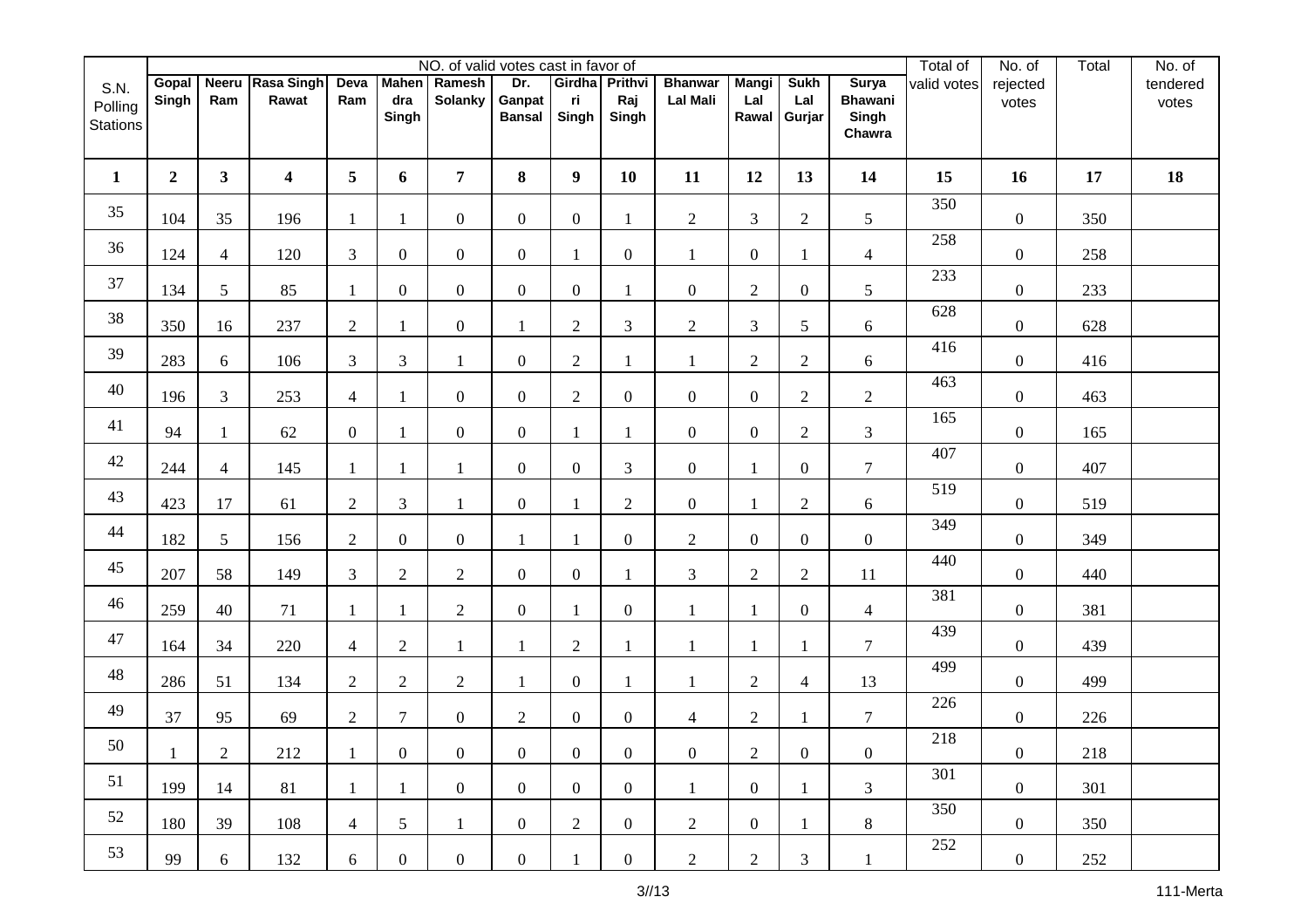|                                    |                |                  |                           |                |                  | NO. of valid votes cast in favor of |                                |                               |                  |                                   |                              |                              |                                                   | Total of    | No. of            | Total | No. of            |
|------------------------------------|----------------|------------------|---------------------------|----------------|------------------|-------------------------------------|--------------------------------|-------------------------------|------------------|-----------------------------------|------------------------------|------------------------------|---------------------------------------------------|-------------|-------------------|-------|-------------------|
| S.N.<br>Polling<br><b>Stations</b> | Gopal<br>Singh | Ram              | Neeru Rasa Singh<br>Rawat | Deva<br>Ram    | dra<br>Singh     | Mahen Ramesh<br><b>Solanky</b>      | Dr.<br>Ganpat<br><b>Bansal</b> | Girdha Prithvi<br>ri<br>Singh | Raj<br>Singh     | <b>Bhanwar</b><br><b>Lal Mali</b> | <b>Mangi</b><br>Lal<br>Rawal | <b>Sukh</b><br>Lal<br>Gurjar | <b>Surya</b><br><b>Bhawani</b><br>Singh<br>Chawra | valid votes | rejected<br>votes |       | tendered<br>votes |
| $\mathbf{1}$                       | $\overline{2}$ | $\mathbf{3}$     | $\overline{\mathbf{4}}$   | 5              | 6                | $\overline{7}$                      | 8                              | $\boldsymbol{9}$              | 10               | 11                                | 12                           | 13                           | 14                                                | 15          | 16                | 17    | 18                |
| 54                                 | 56             | 3                | 88                        | $\overline{4}$ | 1                | $\overline{0}$                      | $\overline{0}$                 | $\mathbf{1}$                  | $\overline{0}$   | $\boldsymbol{0}$                  | $\mathbf{0}$                 | $\mathbf{0}$                 | $\sqrt{2}$                                        | 155         | $\boldsymbol{0}$  | 155   |                   |
| 55                                 | 155            | 32               | 263                       | 6              | $\overline{2}$   | $\overline{0}$                      | 1                              | $\mathfrak{Z}$                | $\overline{2}$   | 1                                 | $\sqrt{2}$                   | 1                            | $\,8\,$                                           | 476         | $\boldsymbol{0}$  | 476   |                   |
| 56                                 | 182            | 5                | 51                        | $\overline{0}$ | 1                | $\overline{0}$                      | $\overline{0}$                 | $\boldsymbol{0}$              | $\overline{0}$   | $\boldsymbol{0}$                  | $\boldsymbol{0}$             | $\boldsymbol{0}$             | 5                                                 | 244         | $\boldsymbol{0}$  | 244   |                   |
| 57                                 | 235            | 20               | 53                        | $\overline{0}$ | $\overline{2}$   | $\overline{0}$                      | 1                              | 1                             | $\overline{2}$   | 1                                 | $\boldsymbol{0}$             | $\boldsymbol{0}$             | $\mathfrak{Z}$                                    | 318         | $\boldsymbol{0}$  | 318   |                   |
| 58                                 | 111            | 44               | 178                       | $\overline{0}$ | $\overline{0}$   |                                     | $\overline{0}$                 | $\sqrt{2}$                    |                  | $\boldsymbol{0}$                  | $\sqrt{2}$                   | $\overline{2}$               | 5                                                 | 346         | $\boldsymbol{0}$  | 346   |                   |
| 59                                 | 130            | 28               | 152                       | 5              | $\mathbf{1}$     | $\mathbf{1}$                        | $\overline{0}$                 | $\mathbf{1}$                  | $\overline{0}$   | $\boldsymbol{0}$                  | $\mathbf{1}$                 | $\boldsymbol{0}$             | 5                                                 | 324         | $\boldsymbol{0}$  | 324   |                   |
| 60                                 | 119            | 6                | 138                       | 1              | 1                |                                     | $\overline{0}$                 | 1                             |                  | 1                                 | $\mathfrak{Z}$               | $\overline{2}$               | 3                                                 | 277         | $\boldsymbol{0}$  | 277   |                   |
| 61                                 | 409            |                  | 9                         | $\overline{0}$ | $\overline{0}$   | $\overline{0}$                      | $\overline{0}$                 | $\boldsymbol{0}$              | $\overline{0}$   | $\boldsymbol{0}$                  | $\boldsymbol{0}$             | $\boldsymbol{0}$             | 1                                                 | 420         | $\boldsymbol{0}$  | 420   |                   |
| 62                                 | 176            | 27               | 231                       | 3              | $\overline{c}$   | $\overline{0}$                      | $\overline{0}$                 | $\boldsymbol{0}$              | $\mathbf{0}$     | 3                                 | $\overline{4}$               | $\overline{4}$               | $\overline{4}$                                    | 454         | $\boldsymbol{0}$  | 454   |                   |
| 63                                 | 123            | $\overline{4}$   | 33                        | $\overline{2}$ | $\overline{0}$   |                                     | $\overline{0}$                 | $\mathfrak{2}$                |                  | $\overline{c}$                    | $\sqrt{2}$                   | $\mathfrak{2}$               | $\overline{4}$                                    | 176         | $\boldsymbol{0}$  | 176   |                   |
| 64                                 | 208            | 10               | 28                        | 5              | $\overline{0}$   |                                     | $\overline{0}$                 | $\overline{0}$                | $\overline{0}$   | $\overline{c}$                    | $\mathbf{1}$                 | 1                            | $\overline{4}$                                    | 260         | $\boldsymbol{0}$  | 260   |                   |
| 65                                 | 123            | 10               | 178                       | 5              | $\mathbf{1}$     | $\overline{0}$                      | $\overline{0}$                 | $\mathbf{1}$                  | 1                | $\overline{2}$                    | $\mathbf{1}$                 | $\overline{2}$               | $8\,$                                             | 332         | $\boldsymbol{0}$  | 332   |                   |
| 66                                 | 308            | 9                | 102                       | 3              | 3                |                                     | $\overline{0}$                 | 1                             | $\mathbf{0}$     | 1                                 | $\mathfrak{2}$               | $\overline{4}$               | 10                                                | 444         | $\boldsymbol{0}$  | 444   |                   |
| 67                                 | 528            | 6                | 74                        | -1             | 1                | $\overline{0}$                      | $\overline{0}$                 | $\mathbf{1}$                  | $\overline{0}$   | 1                                 | 5                            | $\mathbf{2}$                 | 10                                                | 629         | $\boldsymbol{0}$  | 629   |                   |
| 68                                 | 325            | 9                | 143                       | $\mathbf{1}$   | $\boldsymbol{0}$ | $\boldsymbol{0}$                    | $\overline{0}$                 | $\boldsymbol{0}$              | $\boldsymbol{0}$ | $\mathbf{1}$                      | $\boldsymbol{0}$             | $\boldsymbol{0}$             | 11                                                | 490         | $\boldsymbol{0}$  | 490   |                   |
| 69                                 | 178            | $\boldsymbol{7}$ | 67                        | $\overline{0}$ | $\mathbf{0}$     | $\overline{0}$                      | $\overline{0}$                 | $\overline{0}$                | $\overline{0}$   | $\overline{0}$                    | $0\,$                        | $\mathbf{1}$                 | $\overline{2}$                                    | 255         | $\overline{0}$    | 255   |                   |
| 70                                 | 166            | 9                | 108                       | $\overline{2}$ | $\overline{0}$   | $\mathbf{1}$                        | $\overline{0}$                 | $\overline{0}$                | $\overline{0}$   | $\overline{0}$                    | $\overline{4}$               | $\overline{0}$               | 6                                                 | 296         | $\overline{0}$    | 296   |                   |
| 71                                 | 130            | $\overline{2}$   | 118                       | $\overline{0}$ | $\mathbf{1}$     | $\overline{0}$                      | $\overline{0}$                 | $\mathbf{1}$                  | $\overline{0}$   | $\mathbf{1}$                      | $\mathbf{1}$                 | 1                            | $\overline{2}$                                    | 257         | $\overline{0}$    | 257   |                   |
| 72                                 | 253            | $\tau$           | 97                        | $\overline{4}$ | 1                | $\overline{0}$                      | $\overline{0}$                 | $\overline{0}$                |                  | 3                                 | $\boldsymbol{0}$             |                              | $\overline{2}$                                    | 369         | $\overline{0}$    | 369   |                   |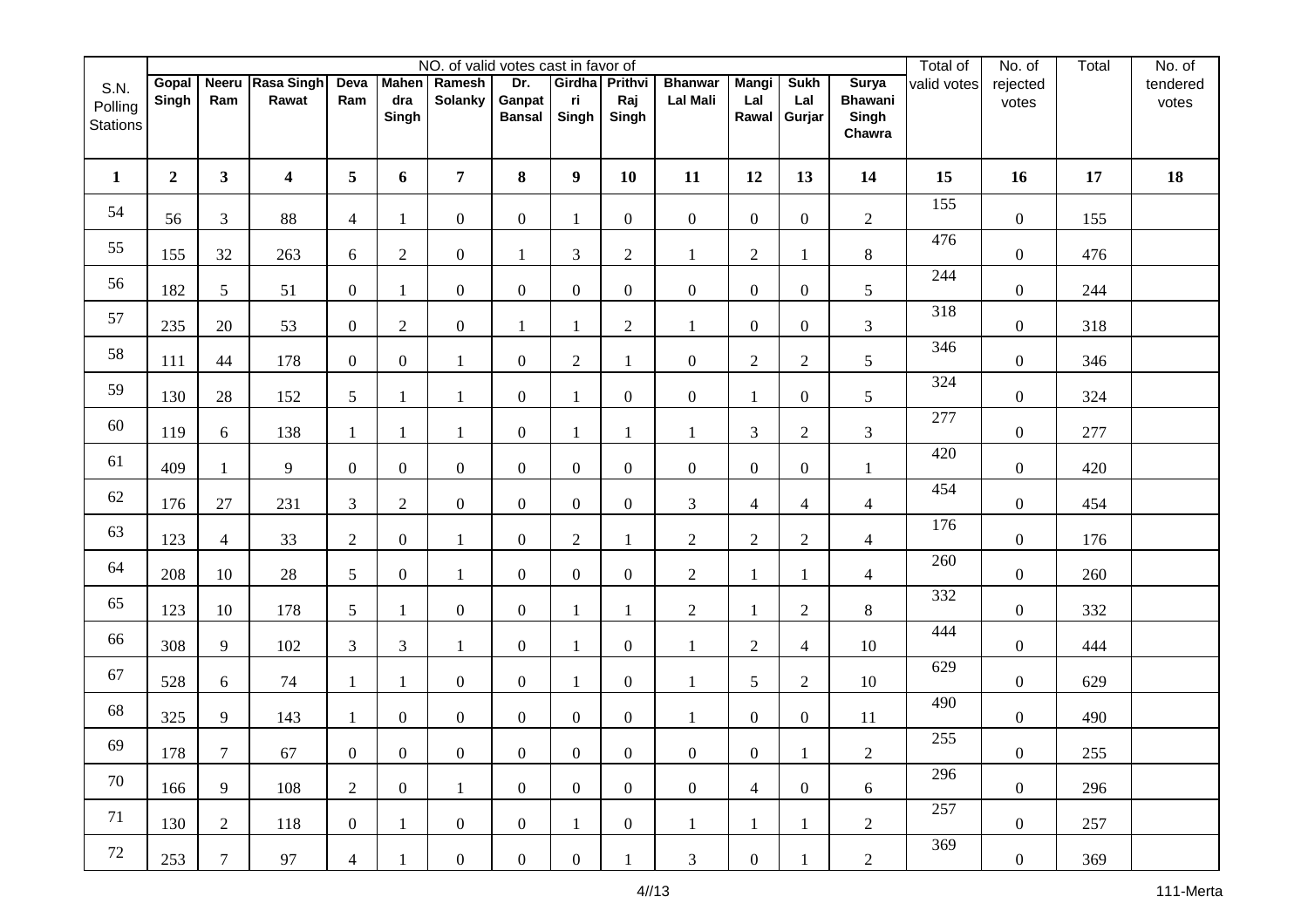|                                    |                |                  |                           |                 |                | NO. of valid votes cast in favor of |                                |                               |                |                                   |                              |                              |                                                   | Total of    | No. of            | Total | No. of            |
|------------------------------------|----------------|------------------|---------------------------|-----------------|----------------|-------------------------------------|--------------------------------|-------------------------------|----------------|-----------------------------------|------------------------------|------------------------------|---------------------------------------------------|-------------|-------------------|-------|-------------------|
| S.N.<br>Polling<br><b>Stations</b> | Gopal<br>Singh | Ram              | Neeru Rasa Singh<br>Rawat | Deva<br>Ram     | dra<br>Singh   | Mahen Ramesh<br><b>Solanky</b>      | Dr.<br>Ganpat<br><b>Bansal</b> | Girdha Prithvi<br>ri<br>Singh | Raj<br>Singh   | <b>Bhanwar</b><br><b>Lal Mali</b> | <b>Mangi</b><br>Lal<br>Rawal | <b>Sukh</b><br>Lal<br>Gurjar | <b>Surya</b><br><b>Bhawani</b><br>Singh<br>Chawra | valid votes | rejected<br>votes |       | tendered<br>votes |
| $\mathbf{1}$                       | $\overline{2}$ | $\mathbf{3}$     | 4                         | 5               | 6              | $\overline{7}$                      | 8                              | $\boldsymbol{9}$              | 10             | 11                                | 12                           | 13                           | 14                                                | 15          | 16                | 17    | 18                |
| 73                                 | 121            | 19               | 142                       | $\overline{0}$  | 1              | 1                                   | $\overline{0}$                 | $\boldsymbol{0}$              | $\overline{0}$ | $\overline{0}$                    | $\mathbf{1}$                 | $\boldsymbol{0}$             | 1                                                 | 286         | $\boldsymbol{0}$  | 286   |                   |
| 74                                 | 196            | 8                | 153                       | $7\phantom{.0}$ | 1              | $\overline{0}$                      | $\overline{0}$                 | $\boldsymbol{0}$              |                | 1                                 |                              | 3                            | $\overline{4}$                                    | 375         | $\boldsymbol{0}$  | 375   |                   |
| 75                                 | 44             | $\overline{4}$   | 271                       | 6               | $\overline{0}$ | $\overline{0}$                      | 1                              | $\mathbf{1}$                  | $\mathbf{0}$   | 3                                 | 6                            |                              | $\boldsymbol{2}$                                  | 339         | $\boldsymbol{0}$  | 339   |                   |
| 76                                 | 293            | $\tau$           | 200                       | $\overline{2}$  |                | 3                                   | $\overline{0}$                 | $\boldsymbol{0}$              |                | 3                                 | $\boldsymbol{0}$             | $\boldsymbol{0}$             | $\,8\,$                                           | 518         | $\boldsymbol{0}$  | 518   |                   |
| $77\,$                             | 108            | 9                | 201                       | 2               | $\overline{0}$ | $\overline{0}$                      | $\overline{0}$                 | $\overline{0}$                | $\overline{0}$ | $\mathbf{1}$                      | $\boldsymbol{0}$             | $\boldsymbol{0}$             | $\sqrt{2}$                                        | 323         | $\boldsymbol{0}$  | 323   |                   |
| $78\,$                             | 204            | 16               | 442                       | 14              | 6              | $\overline{2}$                      | $\overline{0}$                 | $\boldsymbol{0}$              | 1              | 3                                 | $\overline{4}$               | $\overline{4}$               | 15                                                | 711         | $\boldsymbol{0}$  | 711   |                   |
| 79                                 | 128            | 8                | 270                       | 9               | 3              | $\mathbf{1}$                        | $\overline{0}$                 | $\boldsymbol{0}$              |                | $\overline{2}$                    | 3                            | $\overline{4}$               | 13                                                | 442         | $\boldsymbol{0}$  | 442   |                   |
| $80\,$                             | 270            | 10               | 260                       | 3               | $\,8\,$        | $\overline{0}$                      | $\overline{0}$                 | $\boldsymbol{0}$              | $\overline{0}$ | $\mathbf{1}$                      | $\sqrt{2}$                   | 3                            | 9                                                 | 566         | $\boldsymbol{0}$  | 566   |                   |
| 81                                 | 52             | $\overline{2}$   | 222                       | $\overline{2}$  | $\overline{0}$ | $\mathbf{1}$                        | $\boldsymbol{0}$               | $\boldsymbol{0}$              | 3              | $\mathbf{2}$                      | 1                            | -1                           | $\sqrt{5}$                                        | 291         | $\boldsymbol{0}$  | 291   |                   |
| 82                                 | 118            | $\overline{2}$   | 143                       | -1              | $\overline{0}$ | $\overline{0}$                      | 1                              | $\boldsymbol{0}$              | $\overline{0}$ | $\mathbf{1}$                      |                              | $\boldsymbol{0}$             | 1                                                 | 268         | $\boldsymbol{0}$  | 268   |                   |
| 83                                 | 71             | 1                | 134                       | $\overline{0}$  | $\overline{0}$ | $\mathbf{1}$                        | $\overline{0}$                 | $\mathbf{1}$                  | $\overline{0}$ | $\mathbf{1}$                      | 1                            |                              | $\tau$                                            | 218         | $\boldsymbol{0}$  | 218   |                   |
| 84                                 | 233            | 9                | 123                       | $\overline{4}$  | $\overline{0}$ | $\mathbf{1}$                        | $\overline{0}$                 | $\mathbf{1}$                  | $\overline{0}$ | $\mathbf{1}$                      | $\boldsymbol{0}$             | $\overline{0}$               | $\overline{4}$                                    | 376         | $\boldsymbol{0}$  | 376   |                   |
| 85                                 | 128            | $\overline{2}$   | 76                        | $\overline{0}$  | $\overline{0}$ | $\overline{0}$                      | $\overline{0}$                 | $\boldsymbol{0}$              | $\overline{0}$ | $\overline{0}$                    | $\boldsymbol{0}$             |                              | $\overline{4}$                                    | 211         | $\boldsymbol{0}$  | 211   |                   |
| 86                                 | 244            | $\overline{4}$   | 154                       | 5               | $\overline{0}$ | $\mathbf{1}$                        | $\overline{0}$                 | $\boldsymbol{0}$              | $\overline{0}$ | $\overline{0}$                    | $\boldsymbol{0}$             | $\overline{2}$               | 9                                                 | 419         | $\boldsymbol{0}$  | 419   |                   |
| $87\,$                             | 224            | 6                | 55                        | $\mathbf{1}$    | $\overline{0}$ | $\mathbf{1}$                        | $\boldsymbol{0}$               | $\mathfrak{Z}$                | $\overline{2}$ | $\boldsymbol{0}$                  | $\boldsymbol{0}$             |                              | $\,8\,$                                           | 301         | $\boldsymbol{0}$  | 301   |                   |
| 88                                 | 116            | $\boldsymbol{7}$ | 251                       | $\overline{2}$  | $\overline{0}$ | $\overline{0}$                      | $\overline{0}$                 | $\overline{0}$                | $\overline{0}$ | $\mathbf{1}$                      | $\overline{2}$               | $\boldsymbol{0}$             | $\overline{c}$                                    | 381         | $\overline{0}$    | 381   |                   |
| 89                                 | 97             | $\overline{4}$   | 117                       | 2               | $\overline{0}$ | $\mathbf{1}$                        | $\overline{0}$                 | $\overline{0}$                | $\overline{0}$ | $\overline{0}$                    | $\overline{0}$               | $\overline{0}$               | $\overline{0}$                                    | 221         | $\overline{0}$    | 221   |                   |
| 90                                 | 182            | 3                | 38                        | $\overline{0}$  | $\overline{0}$ | $\overline{0}$                      | $\overline{0}$                 | $\overline{0}$                | $\overline{0}$ | $\overline{0}$                    | $\overline{0}$               | 1                            | 5 <sup>5</sup>                                    | 229         | $\overline{0}$    | 229   |                   |
| 91                                 | 28             | 3                | 210                       | $\overline{2}$  | $\overline{0}$ | $\overline{0}$                      | $\overline{0}$                 | $\boldsymbol{0}$              | $\overline{0}$ | $\mathbf{1}$                      | $\overline{0}$               | $\overline{0}$               | 3                                                 | 247         | $\overline{0}$    | 247   |                   |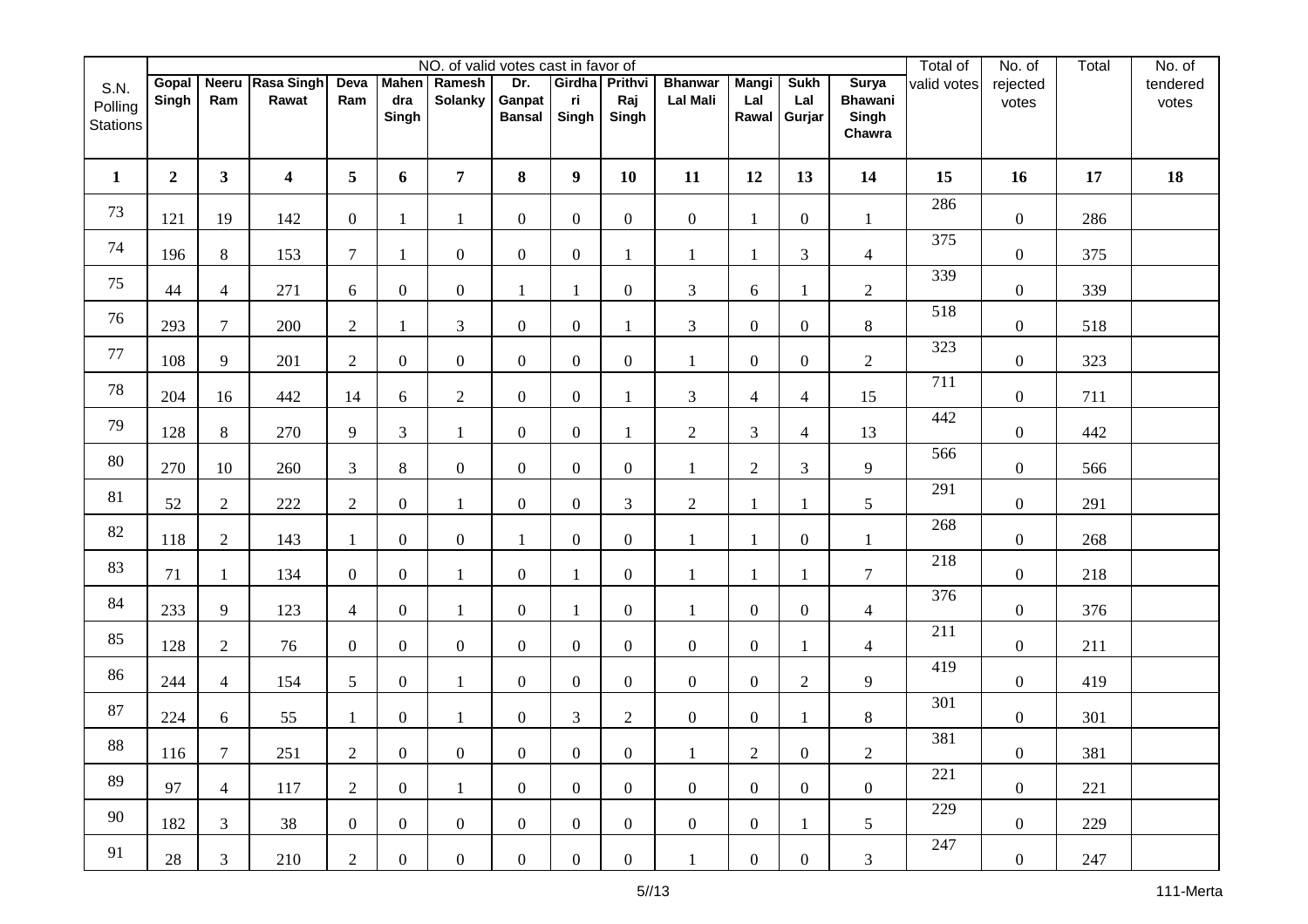|                                    |                |                |                           |                |                              | NO. of valid votes cast in favor of |                                |                               |                  |                                   |                              |                              |                                                   | Total of    | No. of            | Total | No. of            |
|------------------------------------|----------------|----------------|---------------------------|----------------|------------------------------|-------------------------------------|--------------------------------|-------------------------------|------------------|-----------------------------------|------------------------------|------------------------------|---------------------------------------------------|-------------|-------------------|-------|-------------------|
| S.N.<br>Polling<br><b>Stations</b> | Gopal<br>Singh | Ram            | Neeru Rasa Singh<br>Rawat | Deva<br>Ram    | <b>Mahen</b><br>dra<br>Singh | Ramesh<br><b>Solanky</b>            | Dr.<br>Ganpat<br><b>Bansal</b> | Girdha Prithvi<br>ri<br>Singh | Raj<br>Singh     | <b>Bhanwar</b><br><b>Lal Mali</b> | <b>Mangi</b><br>Lal<br>Rawal | <b>Sukh</b><br>Lal<br>Gurjar | <b>Surya</b><br><b>Bhawani</b><br>Singh<br>Chawra | valid votes | rejected<br>votes |       | tendered<br>votes |
| $\mathbf{1}$                       | $\overline{2}$ | $\mathbf{3}$   | 4                         | 5              | 6                            | $\overline{7}$                      | 8                              | $\boldsymbol{9}$              | 10               | 11                                | 12                           | 13                           | 14                                                | 15          | 16                | 17    | 18                |
| 92                                 | 150            | 5              | 25                        | $\overline{0}$ | $\overline{0}$               | $\overline{0}$                      | $\overline{0}$                 | $\boldsymbol{0}$              | 1                | $\overline{0}$                    | $\mathbf{1}$                 | $\boldsymbol{0}$             | $\overline{4}$                                    | 186         | $\boldsymbol{0}$  | 186   |                   |
| 93                                 | 218            | 1              | 44                        | $\mathfrak{2}$ | $\overline{0}$               | 1                                   | $\overline{0}$                 | $\boldsymbol{0}$              | $\overline{0}$   | 1                                 | $\boldsymbol{0}$             |                              | 3                                                 | 271         | $\boldsymbol{0}$  | 271   |                   |
| 94                                 | 277            | 5              | 68                        | -1             | $\overline{0}$               | $\boldsymbol{0}$                    | 1                              | $\boldsymbol{0}$              | $\mathbf{1}$     | $\overline{c}$                    | $\boldsymbol{0}$             |                              | $\mathfrak{Z}$                                    | 359         | $\boldsymbol{0}$  | 359   |                   |
| 95                                 | 243            | 11             | 127                       | $\overline{0}$ | $\overline{0}$               | 1                                   | $\overline{0}$                 | $\boldsymbol{0}$              | $\overline{0}$   | $\boldsymbol{0}$                  | $\boldsymbol{0}$             |                              | $\sqrt{2}$                                        | 385         | $\boldsymbol{0}$  | 385   |                   |
| 96                                 | 217            | $\overline{2}$ | 176                       | $\overline{1}$ | $\overline{0}$               | $\overline{0}$                      | $\overline{0}$                 | $\boldsymbol{0}$              | $\overline{0}$   | $\overline{0}$                    | $\boldsymbol{0}$             | $\boldsymbol{0}$             | $\overline{0}$                                    | 396         | $\boldsymbol{0}$  | 396   |                   |
| 97                                 | 385            | 5              | 162                       | $\overline{2}$ | $\overline{0}$               | $\overline{0}$                      | $\overline{0}$                 | $\boldsymbol{0}$              | $\overline{0}$   | $\boldsymbol{0}$                  | $\mathbf{2}$                 | $\boldsymbol{0}$             | $\overline{4}$                                    | 560         | $\boldsymbol{0}$  | 560   |                   |
| 98                                 | 260            | 5              | 84                        | -1             | 1                            | 1                                   | $\overline{0}$                 | $\mathbf{1}$                  |                  | 1                                 | $\boldsymbol{0}$             |                              | 6                                                 | 362         | $\boldsymbol{0}$  | 362   |                   |
| 99                                 | 125            | 3              | 136                       |                | $\overline{4}$               | $\mathbf{0}$                        | $\overline{0}$                 | $\boldsymbol{0}$              | $\boldsymbol{0}$ | 1                                 | $\mathfrak{2}$               | $\overline{0}$               | $\sqrt{5}$                                        | 277         | $\boldsymbol{0}$  | 277   |                   |
| 100                                | 234            | $\overline{4}$ | 149                       | $\overline{0}$ | $\overline{0}$               | $\mathbf{1}$                        | $\boldsymbol{0}$               | $\boldsymbol{0}$              | $\overline{0}$   | $\boldsymbol{0}$                  | $\boldsymbol{0}$             | $\boldsymbol{0}$             | $\sqrt{2}$                                        | 390         | $\boldsymbol{0}$  | 390   |                   |
| 101                                | 88             | 1              | 74                        | $\overline{0}$ | $\overline{0}$               | $\overline{0}$                      | $\overline{0}$                 | $\boldsymbol{0}$              | $\mathbf{0}$     | 1                                 | $\boldsymbol{0}$             | $\boldsymbol{0}$             | $\boldsymbol{0}$                                  | 164         | $\boldsymbol{0}$  | 164   |                   |
| 102                                | 191            | $\tau$         | 260                       | $\overline{3}$ | $\overline{0}$               | $\overline{0}$                      | $\overline{0}$                 | $\boldsymbol{0}$              |                  | $\boldsymbol{0}$                  | $\overline{2}$               |                              | $\mathfrak{Z}$                                    | 468         | $\boldsymbol{0}$  | 468   |                   |
| 103                                | 52             | $\mathbf{1}$   | 96                        | -1             | $\overline{0}$               | $\overline{0}$                      | $\overline{0}$                 | $\boldsymbol{0}$              | $\overline{0}$   | $\boldsymbol{0}$                  | $\mathbf{1}$                 | $\boldsymbol{0}$             | $\sqrt{2}$                                        | 153         | $\boldsymbol{0}$  | 153   |                   |
| 104                                | 219            | $\overline{4}$ | 283                       | 5              | $\overline{0}$               | $\overline{0}$                      | $\overline{0}$                 | $\boldsymbol{0}$              | $\overline{0}$   | $\mathbf{1}$                      | $\mathfrak{2}$               | $\boldsymbol{0}$             | 1                                                 | 515         | $\boldsymbol{0}$  | 515   |                   |
| 105                                | 667            | $\overline{2}$ | 37                        | $\overline{0}$ | $\overline{0}$               | $\overline{0}$                      | $\overline{0}$                 | $\boldsymbol{0}$              | $\overline{0}$   | $\overline{0}$                    | $\mathbf{1}$                 | $\boldsymbol{0}$             | 1                                                 | 708         | $\boldsymbol{0}$  | 708   |                   |
| 106                                | 269            | 3              | 229                       | $\mathbf{1}$   | $\overline{0}$               | $\mathbf{0}$                        | $\overline{0}$                 | $\boldsymbol{0}$              | 1                | $\mathbf{1}$                      | $\boldsymbol{0}$             | $\boldsymbol{0}$             | $\mathfrak s$                                     | 509         | $\boldsymbol{0}$  | 509   |                   |
| 107                                | 190            | $\overline{0}$ | 235                       | $\overline{0}$ | $\overline{0}$               | $\overline{0}$                      | $\overline{0}$                 | $\mathbf{1}$                  | $\overline{0}$   | $\boldsymbol{0}$                  | $\overline{2}$               | $\boldsymbol{0}$             | $\mathbf{1}$                                      | 429         | $\mathbf{0}$      | 429   |                   |
| 108                                | 180            | $\overline{2}$ | 76                        | $\overline{2}$ | $\overline{0}$               | $\overline{0}$                      | $\overline{0}$                 | $\boldsymbol{0}$              | $\mathbf{1}$     | $\mathbf{1}$                      | $\overline{0}$               | $\overline{0}$               | 1                                                 | 263         | $\overline{0}$    | 263   |                   |
| 109                                | 400            | 6              | 56                        | 1              | $\mathbf{1}$                 | $\overline{0}$                      | $\overline{0}$                 | $\boldsymbol{0}$              | $\overline{0}$   | $\overline{0}$                    | $\overline{0}$               | $\overline{0}$               | $\overline{2}$                                    | 466         | $\overline{0}$    | 466   |                   |
| 110                                | 299            | 1              | 201                       | $\mathfrak{Z}$ | $\overline{0}$               | $\overline{0}$                      | $\overline{0}$                 | $\boldsymbol{0}$              | $\overline{0}$   | $\overline{0}$                    | $\boldsymbol{0}$             |                              | $\overline{0}$                                    | 505         | $\overline{0}$    | 505   |                   |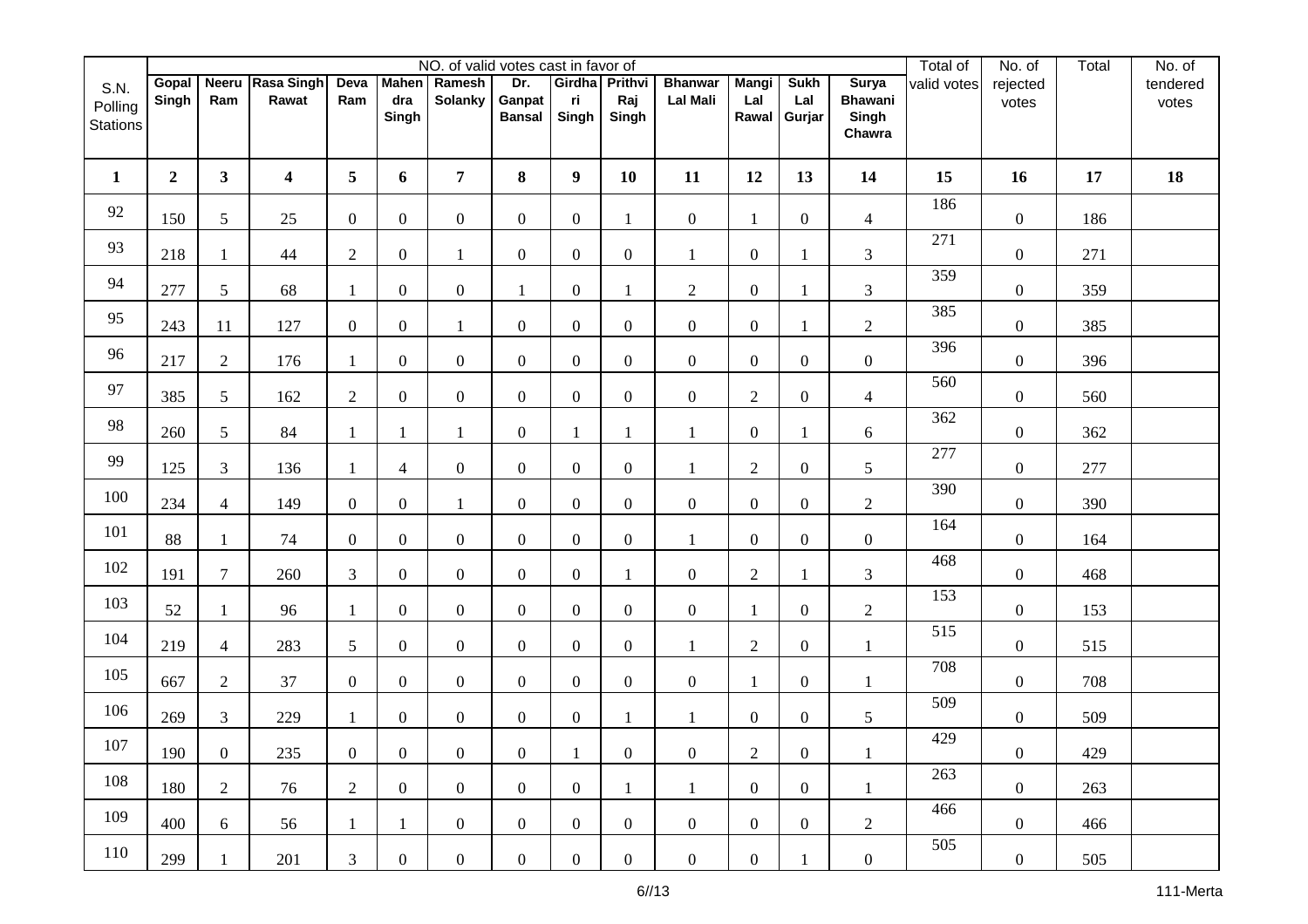|                                    |                |                |                           |                |                | NO. of valid votes cast in favor of |                                |                               |                  |                                   |                              |                              |                                                   | Total of    | No. of            | Total | No. of            |
|------------------------------------|----------------|----------------|---------------------------|----------------|----------------|-------------------------------------|--------------------------------|-------------------------------|------------------|-----------------------------------|------------------------------|------------------------------|---------------------------------------------------|-------------|-------------------|-------|-------------------|
| S.N.<br>Polling<br><b>Stations</b> | Gopal<br>Singh | Ram            | Neeru Rasa Singh<br>Rawat | Deva<br>Ram    | dra<br>Singh   | Mahen Ramesh<br><b>Solanky</b>      | Dr.<br>Ganpat<br><b>Bansal</b> | Girdha Prithvi<br>ri<br>Singh | Raj<br>Singh     | <b>Bhanwar</b><br><b>Lal Mali</b> | <b>Mangi</b><br>Lal<br>Rawal | <b>Sukh</b><br>Lal<br>Gurjar | <b>Surya</b><br><b>Bhawani</b><br>Singh<br>Chawra | valid votes | rejected<br>votes |       | tendered<br>votes |
| $\mathbf{1}$                       | $\overline{2}$ | $\mathbf{3}$   | $\overline{\mathbf{4}}$   | 5              | 6              | $\overline{7}$                      | 8                              | $\boldsymbol{9}$              | 10               | 11                                | 12                           | 13                           | 14                                                | 15          | 16                | 17    | 18                |
| 111                                | 349            | 3              | 105                       | -1             | $\overline{2}$ | $\overline{0}$                      | $\overline{0}$                 | $\boldsymbol{0}$              | $\overline{2}$   | $\boldsymbol{0}$                  | $\mathfrak{Z}$               | 3                            | $\sqrt{5}$                                        | 473         | $\boldsymbol{0}$  | 473   |                   |
| 112                                | 177            | $\overline{0}$ | 41                        | $\overline{0}$ | $\overline{2}$ | $\overline{0}$                      | $\overline{0}$                 | $\boldsymbol{0}$              | $\overline{0}$   | $\overline{0}$                    | $\boldsymbol{0}$             | $\overline{0}$               | $\tau$                                            | 227         | $\boldsymbol{0}$  | 227   |                   |
| 113                                | 195            | $\overline{2}$ | 150                       | -1             | 1              | $\mathbf{0}$                        | $\overline{0}$                 | $\boldsymbol{0}$              | $\overline{0}$   | $\boldsymbol{0}$                  | $\sqrt{2}$                   | $\overline{0}$               | $\boldsymbol{0}$                                  | 351         | $\boldsymbol{0}$  | 351   |                   |
| 114                                | 239            | 3              | 240                       | $\overline{1}$ | $\overline{0}$ | $\boldsymbol{0}$                    | $\overline{0}$                 | $\boldsymbol{0}$              |                  | $\boldsymbol{0}$                  | -1                           | $\boldsymbol{0}$             | $\sqrt{2}$                                        | 487         | $\boldsymbol{0}$  | 487   |                   |
| 115                                | 115            | $\overline{4}$ | 248                       | $\overline{0}$ | $\overline{0}$ | $\overline{0}$                      | $\overline{0}$                 | $\overline{0}$                | $\overline{0}$   | $\boldsymbol{0}$                  | 1                            |                              | 1                                                 | 370         | $\boldsymbol{0}$  | 370   |                   |
| 116                                | 173            | $\overline{2}$ | 266                       | $\overline{2}$ | $\overline{0}$ | $\overline{0}$                      | $\overline{0}$                 | 1                             | $\overline{0}$   | $\overline{0}$                    | 1                            | $\overline{0}$               | $\overline{c}$                                    | 447         | $\boldsymbol{0}$  | 447   |                   |
| 117                                | 215            | 22             | 285                       | 8              | 6              | $\overline{c}$                      |                                | $\overline{2}$                |                  | 3                                 | $\sqrt{2}$                   | $\overline{2}$               | 11                                                | 560         | $\boldsymbol{0}$  | 560   |                   |
| 118                                | 23             | $\mathbf{1}$   | 149                       |                | $\overline{c}$ | $\overline{0}$                      | $\boldsymbol{0}$               | 1                             |                  | $\overline{2}$                    | $\boldsymbol{0}$             | $\overline{0}$               | $\mathfrak s$                                     | 185         | $\boldsymbol{0}$  | 185   |                   |
| 119                                | 106            | 11             | 184                       | $\overline{2}$ | 1              | $\boldsymbol{0}$                    | $\mathbf{1}$                   | $\boldsymbol{0}$              | $\boldsymbol{0}$ | $\boldsymbol{0}$                  | $\boldsymbol{0}$             | -1                           | $\mathbf{1}$                                      | 307         | $\boldsymbol{0}$  | 307   |                   |
| 120                                | 134            | 3              | 62                        | $\mathbf{1}$   | 6              | $\overline{0}$                      | $\overline{0}$                 | $\mathbf{1}$                  |                  | 1                                 | $\overline{4}$               | $\boldsymbol{0}$             | 5                                                 | 218         | $\boldsymbol{0}$  | 218   |                   |
| 121                                | 240            | 13             | 276                       | 8              | 1              | $\overline{0}$                      | $\overline{0}$                 | $\mathbf{1}$                  |                  | $\overline{c}$                    | 1                            | $\overline{0}$               | 5                                                 | 548         | $\boldsymbol{0}$  | 548   |                   |
| 122                                | 106            | 11             | 180                       | 2              | 6              | $\overline{0}$                      | $\overline{0}$                 | $\mathbf{1}$                  | $\overline{0}$   | $\boldsymbol{0}$                  | $\boldsymbol{0}$             |                              | $\overline{4}$                                    | 311         | $\boldsymbol{0}$  | 311   |                   |
| 123                                | 59             | 13             | 88                        | 3              | 6              | $\mathbf{1}$                        | $\overline{0}$                 | $\boldsymbol{0}$              |                  | $\overline{0}$                    | $\boldsymbol{0}$             |                              | $\mathfrak{Z}$                                    | 175         | $\boldsymbol{0}$  | 175   |                   |
| 124                                | 137            | 5              | 153                       | 5              | $\overline{4}$ | $\boldsymbol{0}$                    | 1                              | $\boldsymbol{0}$              | 3                | $\boldsymbol{0}$                  | $\overline{4}$               |                              | $\overline{4}$                                    | 317         | $\boldsymbol{0}$  | 317   |                   |
| 125                                | 120            | 9              | 283                       | $\overline{7}$ | $\overline{c}$ | $\mathbf{1}$                        | 1                              | $\mathbf{1}$                  | 1                | $\mathbf{1}$                      | $\mathbf{2}$                 | $\overline{c}$               | $\,8\,$                                           | 438         | $\boldsymbol{0}$  | 438   |                   |
| 126                                | 81             | $12\,$         | 267                       | 5              | $\overline{3}$ | $\overline{0}$                      | $\overline{2}$                 | $\mathbf{2}$                  | $\mathfrak{Z}$   | $\overline{c}$                    | $\mathbf{1}$                 | $\overline{4}$               | $\mathfrak{Z}$                                    | 385         | $\mathbf{0}$      | 385   |                   |
| 127                                | 166            | 10             | 265                       | $\overline{4}$ | $\mathbf{1}$   | $\mathbf{1}$                        | $\overline{0}$                 | $\boldsymbol{0}$              | $\mathbf{1}$     | $\overline{0}$                    | $\overline{0}$               | 1                            | $\overline{4}$                                    | 453         | $\overline{0}$    | 453   |                   |
| 128                                | 74             | $\overline{0}$ | 65                        | $\overline{2}$ | $\overline{0}$ | $\overline{0}$                      | $\overline{0}$                 | $\mathbf{1}$                  | 3                | $\overline{0}$                    | $\overline{0}$               | $\overline{0}$               | 1                                                 | 146         | $\overline{0}$    | 146   |                   |
| 129                                | 103            | 9              | 207                       | 3              | $\overline{0}$ | $\overline{0}$                      | $\overline{0}$                 | $\boldsymbol{0}$              | $\overline{0}$   | $\mathbf{1}$                      | $\overline{0}$               | $\overline{0}$               | 1                                                 | 324         | $\overline{0}$    | 324   |                   |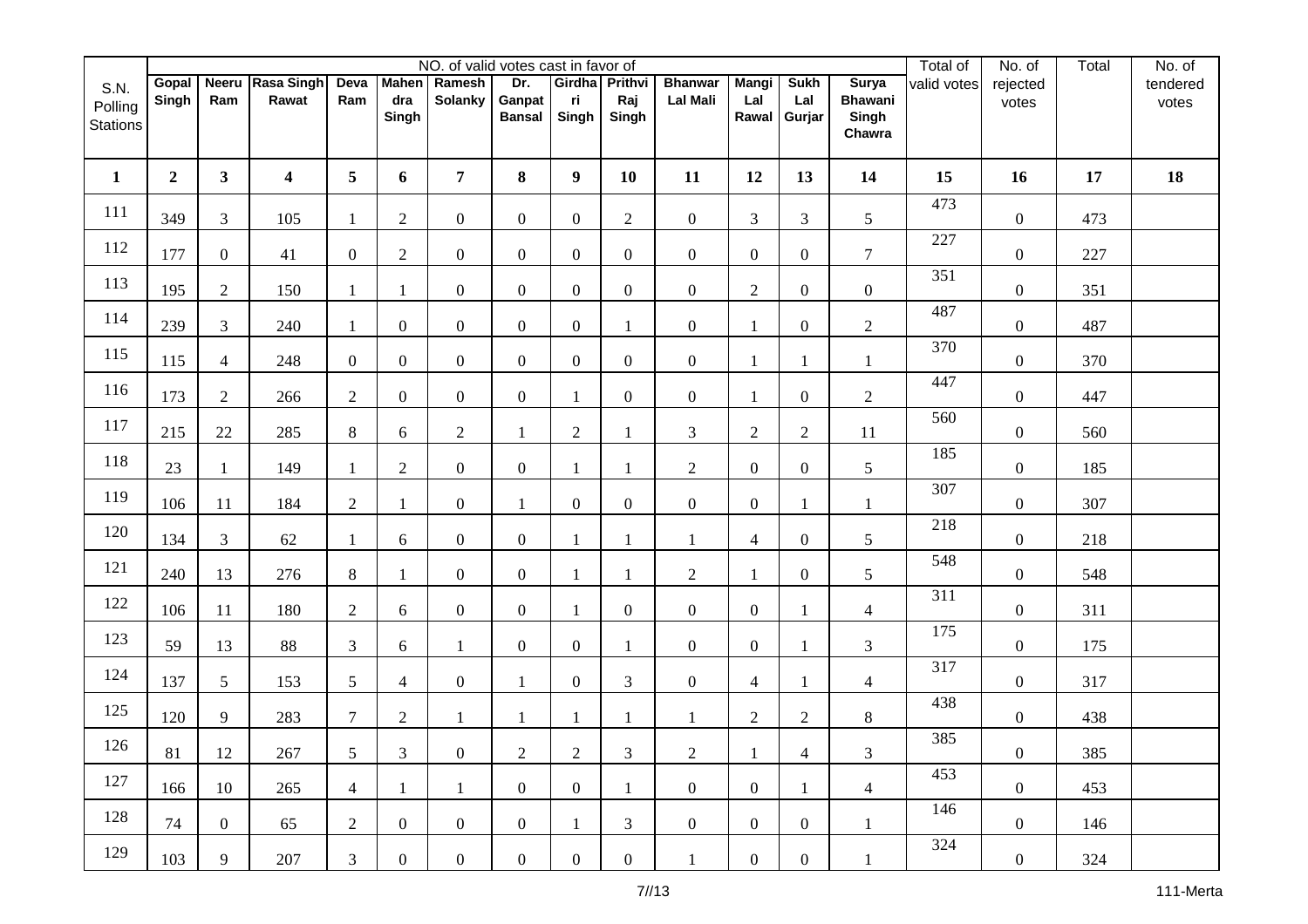|                                    |                |                |                           |                  |                | NO. of valid votes cast in favor of |                                |                               |                  |                                   |                              |                              |                                                   | Total of    | No. of            | Total | No. of            |
|------------------------------------|----------------|----------------|---------------------------|------------------|----------------|-------------------------------------|--------------------------------|-------------------------------|------------------|-----------------------------------|------------------------------|------------------------------|---------------------------------------------------|-------------|-------------------|-------|-------------------|
| S.N.<br>Polling<br><b>Stations</b> | Gopal<br>Singh | Ram            | Neeru Rasa Singh<br>Rawat | Deva<br>Ram      | dra<br>Singh   | Mahen Ramesh<br><b>Solanky</b>      | Dr.<br>Ganpat<br><b>Bansal</b> | Girdha Prithvi<br>ri<br>Singh | Raj<br>Singh     | <b>Bhanwar</b><br><b>Lal Mali</b> | <b>Mangi</b><br>Lal<br>Rawal | <b>Sukh</b><br>Lal<br>Gurjar | <b>Surya</b><br><b>Bhawani</b><br>Singh<br>Chawra | valid votes | rejected<br>votes |       | tendered<br>votes |
| $\mathbf{1}$                       | $\overline{2}$ | $\mathbf{3}$   | $\overline{\mathbf{4}}$   | 5                | 6              | $\overline{7}$                      | 8                              | $\boldsymbol{9}$              | 10               | 11                                | 12                           | 13                           | 14                                                | 15          | 16                | 17    | 18                |
| 130                                | 251            | 3              | 98                        | -1               | $\overline{0}$ | $\overline{0}$                      | $\overline{0}$                 | $\boldsymbol{0}$              | $\overline{0}$   | $\mathbf{1}$                      | $\boldsymbol{0}$             | $\overline{2}$               | 3                                                 | 359         | $\boldsymbol{0}$  | 359   |                   |
| 131                                | 127            | 6              | 78                        | $\theta$         | $\overline{0}$ | $\mathbf{1}$                        | $\overline{0}$                 | 3                             |                  | 1                                 | $\boldsymbol{0}$             | $\overline{0}$               | $\,8\,$                                           | 225         | $\boldsymbol{0}$  | 225   |                   |
| 132                                | 195            | 11             | 88                        | -1               | $\overline{0}$ | $\boldsymbol{0}$                    | $\overline{0}$                 | $\boldsymbol{0}$              | 1                | 1                                 | $\boldsymbol{0}$             |                              | $\sqrt{5}$                                        | 303         | $\boldsymbol{0}$  | 303   |                   |
| 133                                | 129            | 3              | 77                        | $\overline{2}$   | $\overline{0}$ | $\boldsymbol{0}$                    | $\overline{0}$                 | $\boldsymbol{0}$              | 3                | 3                                 | $\boldsymbol{0}$             |                              | $\overline{4}$                                    | 222         | $\boldsymbol{0}$  | 222   |                   |
| 134                                | 113            | 5              | 148                       | $\mathbf{1}$     | $\overline{2}$ | $\mathbf{1}$                        | $\overline{0}$                 | $\boldsymbol{0}$              |                  | $\mathbf{1}$                      | $\boldsymbol{0}$             | $\overline{0}$               | $\overline{7}$                                    | 279         | $\boldsymbol{0}$  | 279   |                   |
| 135                                | 372            | 10             | 217                       | 5                | 3              | $\mathbf{1}$                        | $\mathbf{1}$                   | $\boldsymbol{0}$              | $\overline{2}$   | 1                                 | $\boldsymbol{0}$             | $\overline{2}$               | 9                                                 | 623         | $\boldsymbol{0}$  | 623   |                   |
| 136                                | 198            | 15             | 247                       | -1               | $\overline{0}$ | $\mathbf{1}$                        | $\overline{0}$                 | $\boldsymbol{0}$              | $\overline{0}$   | $\overline{0}$                    | -1                           |                              | $\overline{7}$                                    | 471         | $\boldsymbol{0}$  | 471   |                   |
| 137                                | 146            | 6              | 189                       | 3                | 1              | $\overline{0}$                      |                                | $\boldsymbol{0}$              |                  | $\boldsymbol{0}$                  |                              | $\boldsymbol{0}$             | $\overline{4}$                                    | 352         | $\boldsymbol{0}$  | 352   |                   |
| 138                                | 190            | 11             | 138                       | $\overline{2}$   | $\overline{c}$ | $\boldsymbol{0}$                    | 1                              | $\mathfrak{Z}$                | $\boldsymbol{0}$ | 1                                 | 1                            | 3                            | $\sqrt{5}$                                        | 357         | $\boldsymbol{0}$  | 357   |                   |
| 139                                | 87             | $\overline{2}$ | 218                       | $\overline{2}$   | 1              | $\overline{0}$                      | $\overline{2}$                 | $\boldsymbol{0}$              |                  | $\boldsymbol{0}$                  | -1                           | $\boldsymbol{0}$             | $\overline{4}$                                    | 318         | $\boldsymbol{0}$  | 318   |                   |
| 140                                | 318            | 22             | 367                       | 5                | $\overline{3}$ | $\mathbf{1}$                        | $\overline{2}$                 | $\boldsymbol{0}$              | $\mathbf{0}$     | 1                                 | 1                            | $\overline{4}$               | $\,8\,$                                           | 732         | $\boldsymbol{0}$  | 732   |                   |
| 141                                | 144            | 8              | 112                       | $\overline{0}$   | $\overline{0}$ | $\mathbf{1}$                        | $\mathbf{1}$                   | $\boldsymbol{0}$              | 1                | $\overline{0}$                    | $\boldsymbol{0}$             |                              | $\mathbf{1}$                                      | 269         | $\boldsymbol{0}$  | 269   |                   |
| 142                                | 50             | 8              | 205                       | $\mathbf{1}$     | $\overline{0}$ | $\overline{0}$                      | $\overline{0}$                 | $\boldsymbol{0}$              | $\overline{0}$   | $\mathbf{1}$                      | $\boldsymbol{0}$             |                              | $\mathfrak{Z}$                                    | 269         | $\boldsymbol{0}$  | 269   |                   |
| 143                                | 142            | 3              | 61                        | $\boldsymbol{0}$ | $\overline{0}$ | $\overline{0}$                      | $\overline{0}$                 | $\mathbf{1}$                  | $\overline{0}$   | $\overline{0}$                    | $\boldsymbol{0}$             | $\overline{2}$               | $\boldsymbol{2}$                                  | 211         | $\boldsymbol{0}$  | 211   |                   |
| 144                                | $27\,$         | $\tau$         | 336                       | 4                | $\overline{0}$ | $\mathbf{0}$                        | $\mathbf{1}$                   | $\boldsymbol{0}$              | $\boldsymbol{0}$ | $\mathbf{1}$                      | $\boldsymbol{0}$             | $\boldsymbol{0}$             | $\mathbf{1}$                                      | 377         | $\boldsymbol{0}$  | 377   |                   |
| 145                                | 125            | 13             | 196                       | 8                | $\overline{0}$ | $\overline{0}$                      | $\overline{0}$                 | $\overline{0}$                | $\mathbf{1}$     | $\mathbf{1}$                      | $\overline{c}$               | $\mathbf{1}$                 | $\overline{c}$                                    | 349         | $\mathbf{0}$      | 349   |                   |
| 146                                | 243            | $\overline{4}$ | 185                       | $\overline{0}$   | $\overline{4}$ | $\overline{0}$                      | $\mathbf{1}$                   | 1                             | $\overline{0}$   | $\mathbf{1}$                      | $\mathbf{1}$                 | 1                            | $\overline{4}$                                    | 445         | $\overline{0}$    | 445   |                   |
| 147                                | 224            | 5 <sup>1</sup> | 190                       | $\overline{4}$   | 1              | $\mathbf{1}$                        | 1                              | 1                             | $\overline{0}$   | $\mathfrak{Z}$                    | 1                            | 2                            | 3                                                 | 436         | $\overline{0}$    | 436   |                   |
| 148                                | 226            | 5 <sup>1</sup> | 209                       | 3                | $\overline{0}$ | $\overline{c}$                      | $\overline{0}$                 | $\boldsymbol{0}$              |                  | $\overline{0}$                    | $\overline{0}$               | 6                            | 5                                                 | 457         | $\overline{0}$    | 457   |                   |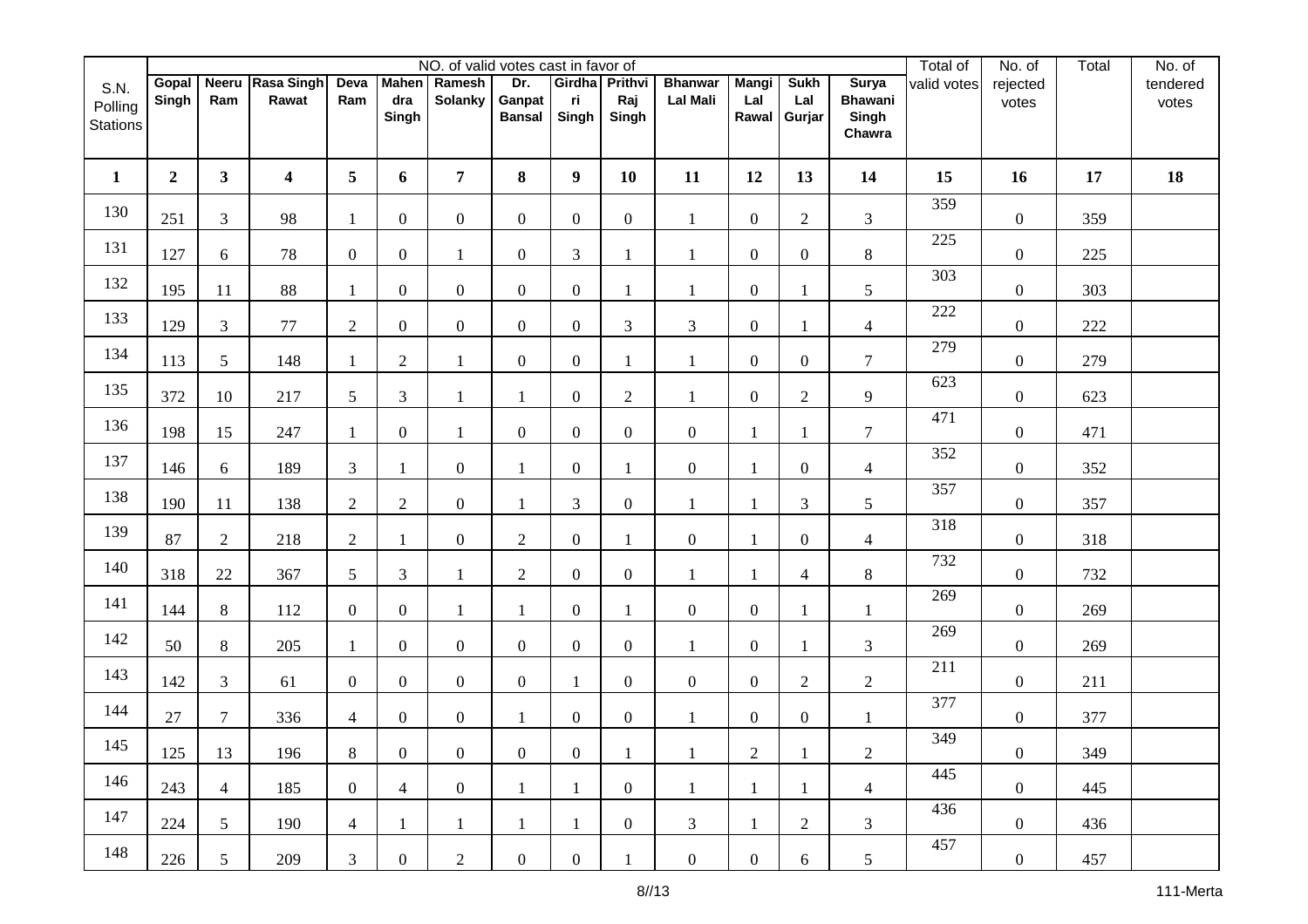|                                    |                |                |                           |                |                              | NO. of valid votes cast in favor of |                                |                               |                  |                                   |                              |                              |                                                   | Total of    | No. of            | Total | No. of            |
|------------------------------------|----------------|----------------|---------------------------|----------------|------------------------------|-------------------------------------|--------------------------------|-------------------------------|------------------|-----------------------------------|------------------------------|------------------------------|---------------------------------------------------|-------------|-------------------|-------|-------------------|
| S.N.<br>Polling<br><b>Stations</b> | Gopal<br>Singh | Ram            | Neeru Rasa Singh<br>Rawat | Deva<br>Ram    | <b>Mahen</b><br>dra<br>Singh | Ramesh<br><b>Solanky</b>            | Dr.<br>Ganpat<br><b>Bansal</b> | Girdha Prithvi<br>ri<br>Singh | Raj<br>Singh     | <b>Bhanwar</b><br><b>Lal Mali</b> | <b>Mangi</b><br>Lal<br>Rawal | <b>Sukh</b><br>Lal<br>Gurjar | <b>Surya</b><br><b>Bhawani</b><br>Singh<br>Chawra | valid votes | rejected<br>votes |       | tendered<br>votes |
| $\mathbf{1}$                       | $\overline{2}$ | $\mathbf{3}$   | $\overline{\mathbf{4}}$   | 5              | 6                            | $\overline{7}$                      | 8                              | $\boldsymbol{9}$              | 10               | 11                                | 12                           | 13                           | 14                                                | 15          | 16                | 17    | 18                |
| 149                                | 154            | 49             | 440                       | 5              | 5 <sup>5</sup>               | $\overline{0}$                      | $\overline{0}$                 | $\mathbf{1}$                  | $\overline{0}$   | $\mathbf{1}$                      | $\overline{0}$               | $\overline{0}$               | 9                                                 | 664         | $\boldsymbol{0}$  | 664   |                   |
| 150                                | 205            | 10             | 123                       | $\overline{4}$ | $\overline{0}$               | $\overline{c}$                      |                                | $\boldsymbol{0}$              |                  | $\overline{c}$                    | $\boldsymbol{0}$             | $\overline{2}$               | $\,8\,$                                           | 358         | $\boldsymbol{0}$  | 358   |                   |
| 151                                | 176            | 5              | 205                       | $\overline{2}$ | $\overline{0}$               | $\mathbf{1}$                        | $\overline{0}$                 | $\boldsymbol{0}$              | 1                | $\overline{c}$                    | $\sqrt{2}$                   |                              | $\,8\,$                                           | 403         | $\boldsymbol{0}$  | 403   |                   |
| 152                                | 140            | 6              | 177                       | $\overline{4}$ | $\overline{0}$               | $\boldsymbol{0}$                    | $\overline{0}$                 | 1                             | $\overline{0}$   | 3                                 | $\sqrt{2}$                   | $\boldsymbol{0}$             | 11                                                | 344         | $\boldsymbol{0}$  | 344   |                   |
| 153                                | 241            | 3              | 193                       | 3              | $\overline{0}$               | $\mathbf{1}$                        | $\mathbf{1}$                   | 1                             | $\overline{0}$   | $\boldsymbol{0}$                  | $\boldsymbol{0}$             | $\boldsymbol{0}$             | $\tau$                                            | 450         | $\boldsymbol{0}$  | 450   |                   |
| 154                                | 374            | 6              | 82                        | 2              | 1                            | $\mathbf{1}$                        | $\overline{2}$                 | $\boldsymbol{0}$              | -1               | $\overline{2}$                    | $\mathbf{2}$                 | $\overline{0}$               | 11                                                | 484         | $\boldsymbol{0}$  | 484   |                   |
| 155                                | 284            | $\overline{7}$ | 183                       | 5              | 1                            | $\overline{0}$                      | $\overline{0}$                 | $\mathbf{1}$                  | $\overline{0}$   | 3                                 | $\overline{4}$               | $\overline{0}$               | 10                                                | 498         | $\boldsymbol{0}$  | 498   |                   |
| 156                                | 69             | $\overline{4}$ | 160                       | $\overline{4}$ | $\overline{2}$               | $\overline{2}$                      |                                | $\boldsymbol{0}$              | $\boldsymbol{0}$ | 1                                 | $\overline{4}$               | $\overline{0}$               | $\tau$                                            | 254         | $\boldsymbol{0}$  | 254   |                   |
| 157                                | 99             | 3              | 19                        | $\mathbf{1}$   | $\overline{0}$               | $\boldsymbol{0}$                    | $\boldsymbol{0}$               | $\boldsymbol{0}$              | 1                | 1                                 | 1                            | $\boldsymbol{0}$             | $\mathfrak{Z}$                                    | 128         | $\boldsymbol{0}$  | 128   |                   |
| 158                                | 148            | $\overline{2}$ | 24                        | $\overline{2}$ | $\overline{0}$               | $\overline{0}$                      | $\overline{0}$                 | $\boldsymbol{0}$              | $\mathbf{0}$     | $\overline{0}$                    | -1                           | $\boldsymbol{0}$             | $\boldsymbol{0}$                                  | 177         | $\boldsymbol{0}$  | 177   |                   |
| 159                                | 240            | $\tau$         | 100                       | $\overline{3}$ | 1                            | $\overline{3}$                      | $\overline{0}$                 | $\overline{2}$                | $\overline{0}$   | 1                                 | 1                            | 3                            | $\,8\,$                                           | 369         | $\boldsymbol{0}$  | 369   |                   |
| 160                                | 23             | $\mathbf{1}$   | 276                       | -1             | $\mathbf{1}$                 | $\overline{0}$                      | $\overline{0}$                 | $\boldsymbol{0}$              | $\overline{0}$   | 1                                 | $\mathbf{1}$                 | $\boldsymbol{0}$             | $\boldsymbol{0}$                                  | 304         | $\boldsymbol{0}$  | 304   |                   |
| 161                                | 81             | 3              | 313                       | $\overline{7}$ | $\overline{0}$               | $\overline{0}$                      | 1                              | $\boldsymbol{0}$              | $\overline{0}$   | 1                                 |                              | $\overline{0}$               | $\boldsymbol{0}$                                  | 407         | $\boldsymbol{0}$  | 407   |                   |
| 162                                | 559            | 6              | 120                       | 3              | 1                            | $\boldsymbol{0}$                    | $\overline{0}$                 | $\mathfrak{2}$                | $\mathbf{1}$     | $\boldsymbol{0}$                  | $\sqrt{2}$                   | $\mathbf{2}$                 | 1                                                 | 697         | $\boldsymbol{0}$  | 697   |                   |
| 163                                | 143            | $\mathbf{1}$   | $72\,$                    | 3              | $\overline{0}$               | $\mathbf{0}$                        | $\overline{0}$                 | $\boldsymbol{0}$              | $\boldsymbol{0}$ | $\mathbf{1}$                      | $\mathbf{1}$                 | $\boldsymbol{0}$             | $\mathfrak s$                                     | 226         | $\boldsymbol{0}$  | 226   |                   |
| 164                                | 152            | 6              | 196                       | 5              | $\overline{2}$               | $\overline{0}$                      | $\overline{0}$                 | $\mathbf{0}$                  | $\overline{2}$   | $\overline{c}$                    | $\overline{4}$               | 3                            | 16                                                | 388         | $\overline{0}$    | 388   |                   |
| 165                                | 113            | $\overline{4}$ | 117                       | -1             | $\overline{0}$               | $\overline{0}$                      | $\overline{0}$                 | $\boldsymbol{0}$              | $\mathbf{1}$     | $\overline{0}$                    | $\overline{0}$               | $\overline{0}$               | 1                                                 | 237         | $\overline{0}$    | 237   |                   |
| 166                                | 237            | 12             | 194                       | 6              | $\overline{0}$               | $\mathbf{1}$                        | $\overline{0}$                 | $\mathbf{1}$                  | $\overline{0}$   | $\overline{0}$                    | $\overline{2}$               |                              | $\overline{2}$                                    | 456         | $\overline{0}$    | 456   |                   |
| 167                                | 147            | $\overline{7}$ | 48                        |                | $\overline{0}$               | $\overline{0}$                      |                                | $\mathbf{1}$                  | $\overline{0}$   | $\mathbf{1}$                      | $\overline{0}$               | $\overline{2}$               | $\overline{2}$                                    | 210         | $\overline{0}$    | 210   |                   |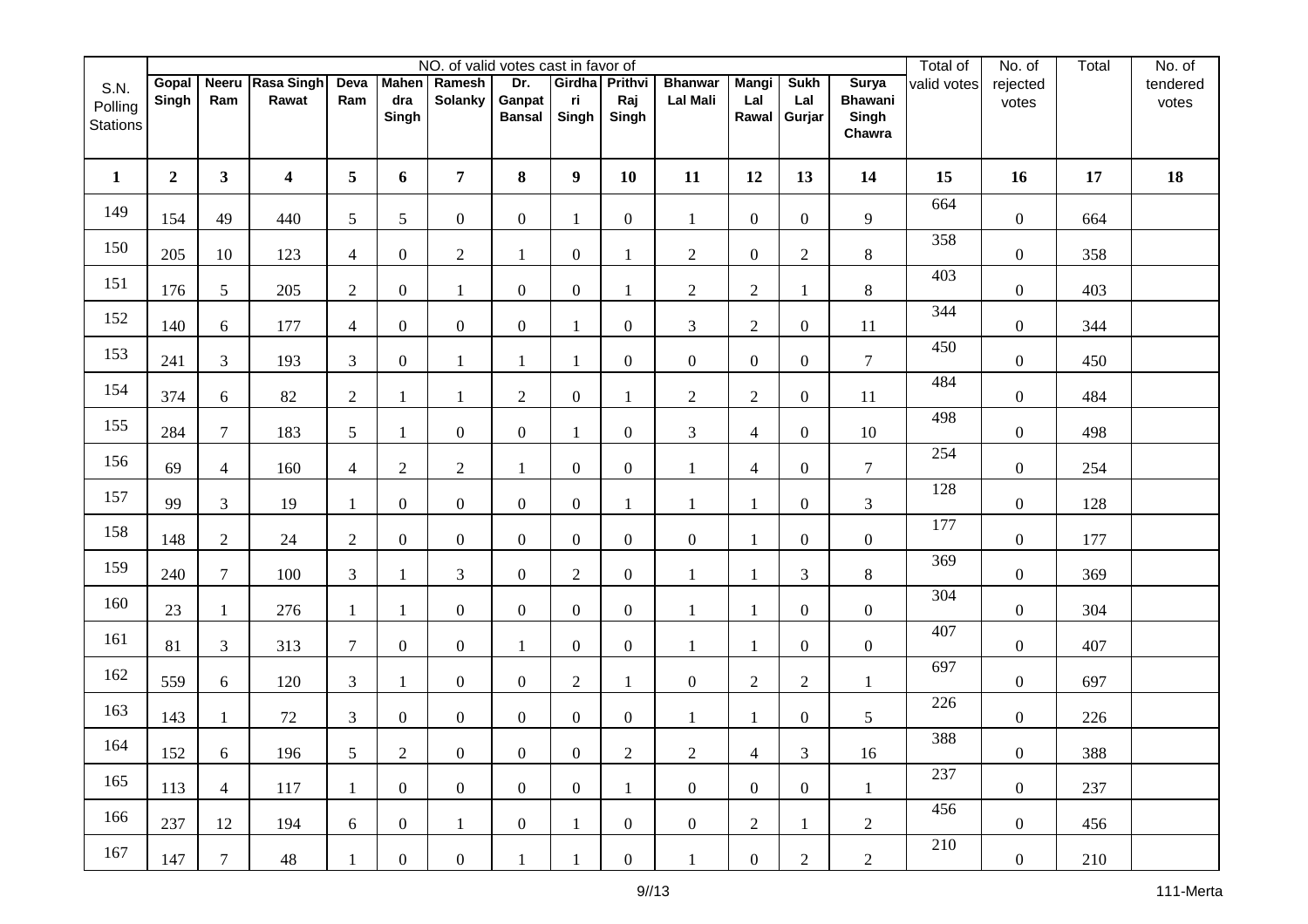|                                    |                |                 |                           |                          |                              | NO. of valid votes cast in favor of |                                |                               |                  |                                   |                              |                              |                                                   | Total of    | No. of            | Total | No. of            |
|------------------------------------|----------------|-----------------|---------------------------|--------------------------|------------------------------|-------------------------------------|--------------------------------|-------------------------------|------------------|-----------------------------------|------------------------------|------------------------------|---------------------------------------------------|-------------|-------------------|-------|-------------------|
| S.N.<br>Polling<br><b>Stations</b> | Gopal<br>Singh | Ram             | Neeru Rasa Singh<br>Rawat | Deva<br>Ram              | <b>Mahen</b><br>dra<br>Singh | Ramesh<br><b>Solanky</b>            | Dr.<br>Ganpat<br><b>Bansal</b> | Girdha Prithvi<br>ri<br>Singh | Raj<br>Singh     | <b>Bhanwar</b><br><b>Lal Mali</b> | <b>Mangi</b><br>Lal<br>Rawal | <b>Sukh</b><br>Lal<br>Gurjar | <b>Surya</b><br><b>Bhawani</b><br>Singh<br>Chawra | valid votes | rejected<br>votes |       | tendered<br>votes |
| $\mathbf{1}$                       | $\overline{2}$ | $\mathbf{3}$    | 4                         | 5                        | 6                            | $\overline{7}$                      | 8                              | $\boldsymbol{9}$              | 10               | 11                                | 12                           | 13                           | 14                                                | 15          | 16                | 17    | 18                |
| 168                                | 369            | 5               | 170                       | 6                        | 3                            | $\mathbf{1}$                        | $\overline{2}$                 | $\boldsymbol{0}$              | 1                | $\mathbf{1}$                      | $\mathfrak{Z}$               | 3                            | 20                                                | 584         | $\boldsymbol{0}$  | 584   |                   |
| 169                                | 188            | 9               | 339                       | 3                        | 1                            | 1                                   | $\boldsymbol{0}$               | 1                             |                  | $\boldsymbol{0}$                  |                              |                              | $\overline{4}$                                    | 549         | $\boldsymbol{0}$  | 549   |                   |
| 170                                | 176            | 6               | 230                       | 3                        | $\overline{c}$               | $\overline{2}$                      | 1                              | $\boldsymbol{0}$              | $\mathbf{0}$     | 1                                 | 1                            | $\overline{0}$               | $\sqrt{5}$                                        | 427         | $\boldsymbol{0}$  | 427   |                   |
| 171                                | 193            | 5               | 366                       | $\overline{\mathcal{A}}$ |                              | $\overline{0}$                      |                                | $\boldsymbol{0}$              |                  | $\boldsymbol{0}$                  |                              |                              | $\,8\,$                                           | 581         | $\boldsymbol{0}$  | 581   |                   |
| 172                                | 443            | 14              | 253                       | 5                        | $\overline{4}$               | $\overline{0}$                      | $\overline{0}$                 | $\mathbf{1}$                  | $\overline{0}$   | $\mathbf{1}$                      | 3                            | $\overline{2}$               | 9                                                 | 735         | $\boldsymbol{0}$  | 735   |                   |
| 173                                | 141            | 5               | 153                       | $\overline{4}$           | 1                            | $\overline{0}$                      | 1                              | $\boldsymbol{0}$              | $\overline{0}$   | 1                                 | $\boldsymbol{0}$             | $\overline{0}$               | 3                                                 | 309         | $\boldsymbol{0}$  | 309   |                   |
| 174                                | 607            | $\overline{0}$  | 21                        | $\overline{0}$           | 1                            | $\overline{0}$                      | $\overline{0}$                 | $\boldsymbol{0}$              | $\overline{0}$   | $\overline{0}$                    | $\boldsymbol{0}$             | $\overline{0}$               | $\mathbf{1}$                                      | 630         | $\boldsymbol{0}$  | 630   |                   |
| 175                                | 263            | 13              | 193                       |                          | 1                            | $\mathbf{0}$                        | $\overline{0}$                 | $\boldsymbol{0}$              |                  | 1                                 | $\mathfrak{2}$               |                              | $\mathfrak{Z}$                                    | 479         | $\boldsymbol{0}$  | 479   |                   |
| 176                                | 201            | 6               | 233                       | $\overline{4}$           | $\boldsymbol{0}$             | $\mathbf{1}$                        | $\boldsymbol{0}$               | $\boldsymbol{0}$              | $\sqrt{2}$       | 6                                 | 1                            | -1                           | $\tau$                                            | 462         | $\boldsymbol{0}$  | 462   |                   |
| 177                                | 253            | $\tau$          | 262                       | $\overline{0}$           | 1                            | $\mathbf{1}$                        | $\overline{0}$                 | $\boldsymbol{0}$              |                  | $\overline{0}$                    |                              | $\overline{2}$               | $10\,$                                            | 538         | $\boldsymbol{0}$  | 538   |                   |
| 178                                | 59             | 5               | 201                       | 6                        | $\overline{2}$               | $\mathbf{1}$                        | $\overline{0}$                 | $\boldsymbol{0}$              |                  | 1                                 | $\overline{4}$               | $\overline{2}$               | 1                                                 | 283         | $\boldsymbol{0}$  | 283   |                   |
| 179                                | 187            | 8               | 246                       | 12                       | 1                            | $\overline{0}$                      | $\overline{0}$                 | $\boldsymbol{0}$              | $\overline{0}$   | 4                                 | $\mathbf{2}$                 | 5                            | 12                                                | 477         | $\boldsymbol{0}$  | 477   |                   |
| 180                                | 323            | 8               | 23                        | 1                        | $\overline{0}$               | $\overline{0}$                      | $\overline{0}$                 | $\boldsymbol{0}$              | $\overline{0}$   | $\overline{0}$                    |                              | $\overline{2}$               | $\,8\,$                                           | 366         | $\boldsymbol{0}$  | 366   |                   |
| 181                                | 160            | 6               | 157                       | 6                        | $\overline{c}$               | $\overline{2}$                      | $\overline{0}$                 | 1                             | $\overline{0}$   | 4                                 | -1                           | $\overline{2}$               | $\,8\,$                                           | 349         | $\boldsymbol{0}$  | 349   |                   |
| 182                                | 165            | 11              | 171                       | $\mathfrak{S}$           | 1                            | $\mathbf{0}$                        | $\boldsymbol{0}$               | $\boldsymbol{0}$              | $\boldsymbol{0}$ | $\mathbf{1}$                      | $\mathfrak{Z}$               | $\overline{c}$               | 6                                                 | 365         | $\boldsymbol{0}$  | 365   |                   |
| 183                                | 146            | $5\overline{)}$ | $205\,$                   | $\mathbf{1}$             | $\overline{3}$               | 1                                   | $\overline{0}$                 | $\overline{2}$                | $\overline{0}$   | $\boldsymbol{0}$                  | $\mathbf{1}$                 | $\mathbf{1}$                 | $8\,$                                             | 373         | $\overline{0}$    | 373   |                   |
| 184                                | 214            | 6               | 116                       | $\overline{2}$           | $\mathbf{1}$                 | $\overline{0}$                      | $\mathbf{1}$                   | 1                             | $\overline{0}$   | $\overline{0}$                    | $\overline{2}$               | 1                            | $\overline{4}$                                    | 348         | $\overline{0}$    | 348   |                   |
| 185                                | 96             | $\overline{2}$  | 111                       | 3                        | $\overline{2}$               | $\mathbf{1}$                        | $\overline{0}$                 | $\boldsymbol{0}$              | 1                | $\overline{2}$                    | $\overline{2}$               | $\overline{0}$               | 6                                                 | 226         | $\overline{0}$    | 226   |                   |
| 186                                | 311            | 14              | 233                       | 8                        | $\overline{2}$               | $\overline{0}$                      | $\overline{0}$                 | $\boldsymbol{0}$              |                  | $\overline{0}$                    | $\overline{2}$               | 5                            | $\overline{4}$                                    | 580         | $\overline{0}$    | 580   |                   |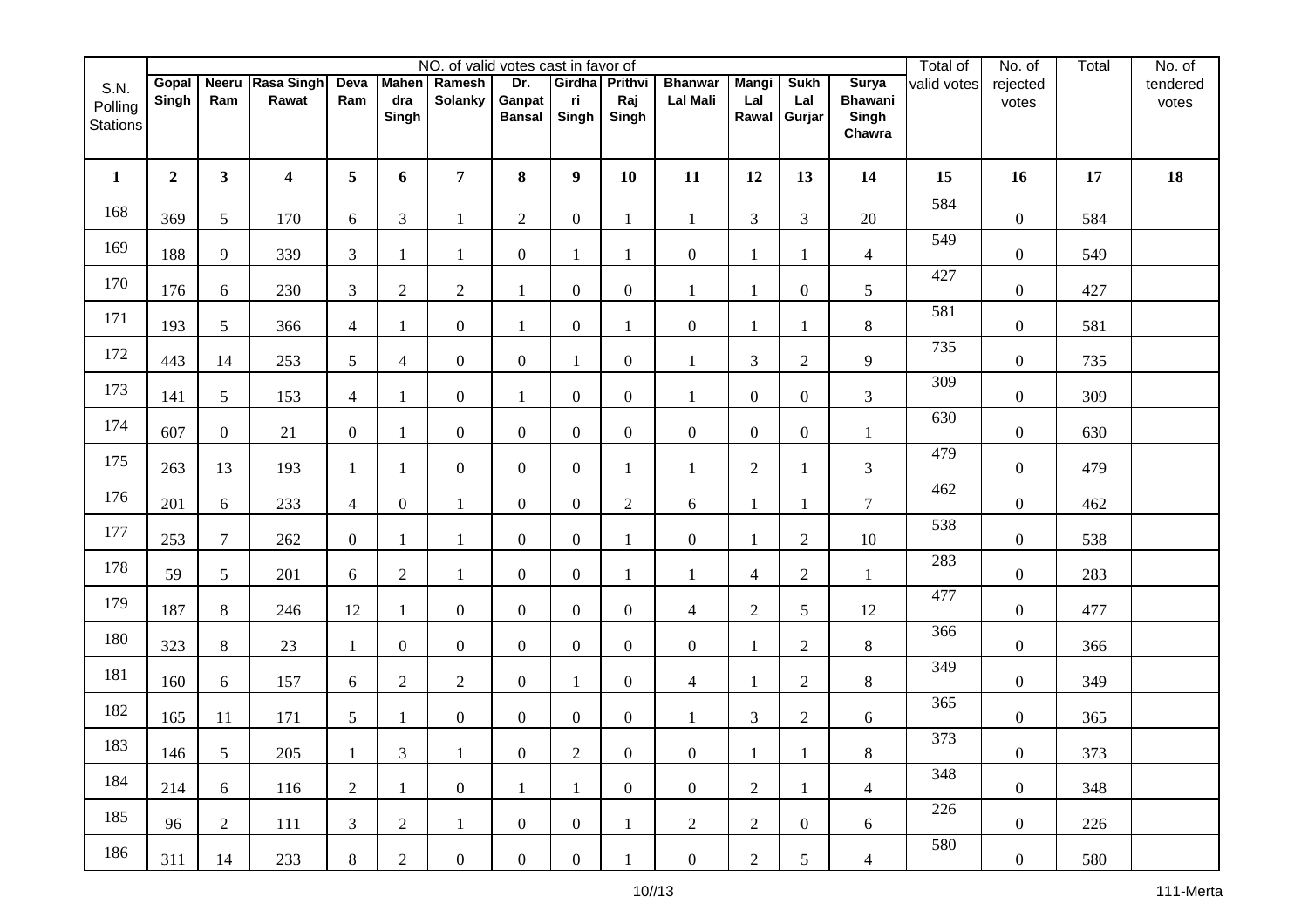|                                    |                |                |                           |                |                              | NO. of valid votes cast in favor of |                                |                               |                  |                                   |                              |                              |                                                   | Total of    | No. of            | Total | No. of            |
|------------------------------------|----------------|----------------|---------------------------|----------------|------------------------------|-------------------------------------|--------------------------------|-------------------------------|------------------|-----------------------------------|------------------------------|------------------------------|---------------------------------------------------|-------------|-------------------|-------|-------------------|
| S.N.<br>Polling<br><b>Stations</b> | Gopal<br>Singh | Ram            | Neeru Rasa Singh<br>Rawat | Deva<br>Ram    | <b>Mahen</b><br>dra<br>Singh | Ramesh<br><b>Solanky</b>            | Dr.<br>Ganpat<br><b>Bansal</b> | Girdha Prithvi<br>ri<br>Singh | Raj<br>Singh     | <b>Bhanwar</b><br><b>Lal Mali</b> | <b>Mangi</b><br>Lal<br>Rawal | <b>Sukh</b><br>Lal<br>Gurjar | <b>Surya</b><br><b>Bhawani</b><br>Singh<br>Chawra | valid votes | rejected<br>votes |       | tendered<br>votes |
| $\mathbf{1}$                       | $\overline{2}$ | $\mathbf{3}$   | 4                         | 5              | 6                            | $\overline{7}$                      | 8                              | $\boldsymbol{9}$              | 10               | 11                                | 12                           | 13                           | 14                                                | 15          | 16                | 17    | 18                |
| 187                                | 166            | 8              | 209                       | 3              | $\overline{2}$               | $\overline{0}$                      | $\overline{0}$                 | $\boldsymbol{0}$              | 1                | 3                                 | $\overline{3}$               | $\mathfrak{2}$               | $\overline{4}$                                    | 401         | $\boldsymbol{0}$  | 401   |                   |
| 188                                | 335            | $\overline{7}$ | 74                        | $\overline{4}$ | $\overline{0}$               | $\overline{0}$                      | $\overline{0}$                 | $\boldsymbol{0}$              | $\overline{0}$   | $\overline{0}$                    | $\boldsymbol{0}$             |                              | 6                                                 | 427         | $\boldsymbol{0}$  | 427   |                   |
| 189                                | 406            | 6              | 59                        | $\mathfrak{2}$ | 1                            | $\mathbf{1}$                        |                                | 1                             | $\overline{0}$   | $\boldsymbol{0}$                  | $\sqrt{2}$                   | $\overline{2}$               | $\tau$                                            | 488         | $\boldsymbol{0}$  | 488   |                   |
| 190                                | 284            | $\overline{7}$ | 236                       | $\overline{2}$ | $\overline{0}$               | $\mathbf{0}$                        | $\overline{0}$                 | $\boldsymbol{0}$              | $\overline{0}$   | 1                                 |                              |                              | $\mathfrak{Z}$                                    | 535         | $\boldsymbol{0}$  | 535   |                   |
| 191                                | 289            | $\overline{4}$ | 228                       | 5              | $\overline{2}$               | $\mathbf{1}$                        | $\overline{0}$                 | $\boldsymbol{0}$              |                  | 3                                 | $\boldsymbol{0}$             |                              | $\sqrt{2}$                                        | 536         | $\boldsymbol{0}$  | 536   |                   |
| 192                                | 195            | 6              | 136                       | 5              | 1                            | $\mathbf{1}$                        | $\overline{2}$                 | $\boldsymbol{0}$              | $\overline{0}$   | 1                                 | 6                            | 3                            | 6                                                 | 362         | $\boldsymbol{0}$  | 362   |                   |
| 193                                | 180            | 3              | 26                        | -1             | $\overline{0}$               | $\overline{0}$                      | $\overline{0}$                 | $\boldsymbol{0}$              |                  | 1                                 | $\boldsymbol{0}$             | $\overline{0}$               | $\overline{4}$                                    | 216         | $\boldsymbol{0}$  | 216   |                   |
| 194                                | 113            | 3              | 163                       | $\mathfrak{2}$ | 1                            | $\overline{0}$                      | $\overline{0}$                 | $\boldsymbol{0}$              | $\boldsymbol{0}$ | 3                                 | $\overline{4}$               | $\overline{0}$               | $\sqrt{5}$                                        | 294         | $\boldsymbol{0}$  | 294   |                   |
| 195                                | 376            | $\,8\,$        | 50                        | $\overline{2}$ | $\overline{0}$               | $\mathbf{0}$                        | $\boldsymbol{0}$               | $\boldsymbol{0}$              | $\overline{0}$   | $\boldsymbol{0}$                  | $\boldsymbol{0}$             | $\boldsymbol{0}$             | 17                                                | 453         | $\boldsymbol{0}$  | 453   |                   |
| 196                                | 415            | 17             | 331                       | 5              | $\tau$                       | $\overline{2}$                      | 1                              | $\boldsymbol{0}$              | $\overline{c}$   | 1                                 | 3                            |                              | $\sqrt{6}$                                        | 791         | $\boldsymbol{0}$  | 791   |                   |
| 197                                | 372            | 12             | 36                        | $\overline{1}$ | $\mathbf{1}$                 | $\overline{0}$                      | $\overline{0}$                 | $\mathbf{0}$                  | $\overline{0}$   | $\boldsymbol{0}$                  | $\overline{2}$               | $\overline{0}$               | 1                                                 | 425         | $\boldsymbol{0}$  | 425   |                   |
| 198                                | 265            | $\overline{2}$ | 43                        | $\overline{0}$ | $\overline{0}$               | $\overline{0}$                      | $\overline{0}$                 | $\mathbf{1}$                  | $\overline{0}$   | $\boldsymbol{0}$                  | $\overline{0}$               | $\overline{0}$               | $\mathfrak{Z}$                                    | 314         | $\boldsymbol{0}$  | 314   |                   |
| 199                                | 212            | $\overline{2}$ | 61                        |                | $\overline{0}$               | $\overline{0}$                      | $\overline{0}$                 | 1                             |                  | $\overline{0}$                    | $\boldsymbol{0}$             | $\overline{0}$               | $\boldsymbol{0}$                                  | 278         | $\boldsymbol{0}$  | 278   |                   |
| 200                                | 264            | 15             | 124                       | 6              | 1                            | $\overline{c}$                      | 1                              | $\boldsymbol{0}$              | $\overline{2}$   | $\overline{0}$                    | -1                           |                              | 6                                                 | 423         | $\boldsymbol{0}$  | 423   |                   |
| 201                                | 80             | 3              | $27\,$                    | -1             | $\mathbf{2}$                 | $\mathbf{0}$                        | $\boldsymbol{0}$               | $\boldsymbol{0}$              | $\boldsymbol{0}$ | $\boldsymbol{0}$                  | $\boldsymbol{0}$             | $\boldsymbol{0}$             | $\boldsymbol{0}$                                  | 113         | $\boldsymbol{0}$  | 113   |                   |
| 202                                | 237            | $\overline{4}$ | 31                        | $\overline{1}$ | $\overline{0}$               | $\overline{0}$                      | $\overline{0}$                 | $\overline{0}$                | $\overline{0}$   | $\overline{0}$                    | $\boldsymbol{0}$             | $\boldsymbol{0}$             | 5                                                 | 278         | $\mathbf{0}$      | 278   |                   |
| 203                                | 129            | 5 <sup>1</sup> | 144                       | $\overline{2}$ | $\mathbf{1}$                 | $\overline{0}$                      | $\overline{2}$                 | $\overline{2}$                | $\overline{0}$   | $\mathbf{1}$                      | $\mathfrak{Z}$               | $\overline{2}$               | 11                                                | 302         | $\overline{0}$    | 302   |                   |
| 204                                | 180            | 5 <sup>1</sup> | 71                        | $\overline{2}$ | $\mathfrak{Z}$               | $\overline{0}$                      | $\mathbf{1}$                   | $\mathbf{2}$                  | $\overline{0}$   | $\mathbf{1}$                      | 1                            | 5 <sub>5</sub>               | 15                                                | 286         | $\overline{0}$    | 286   |                   |
| 205                                | 161            | 11             | 230                       | 5 <sup>5</sup> | $\overline{0}$               | $\overline{0}$                      | $\overline{0}$                 | $\boldsymbol{0}$              |                  | $\mathbf{1}$                      | $\overline{0}$               | $\overline{0}$               | $\mathbf{1}$                                      | 410         | $\overline{0}$    | 410   |                   |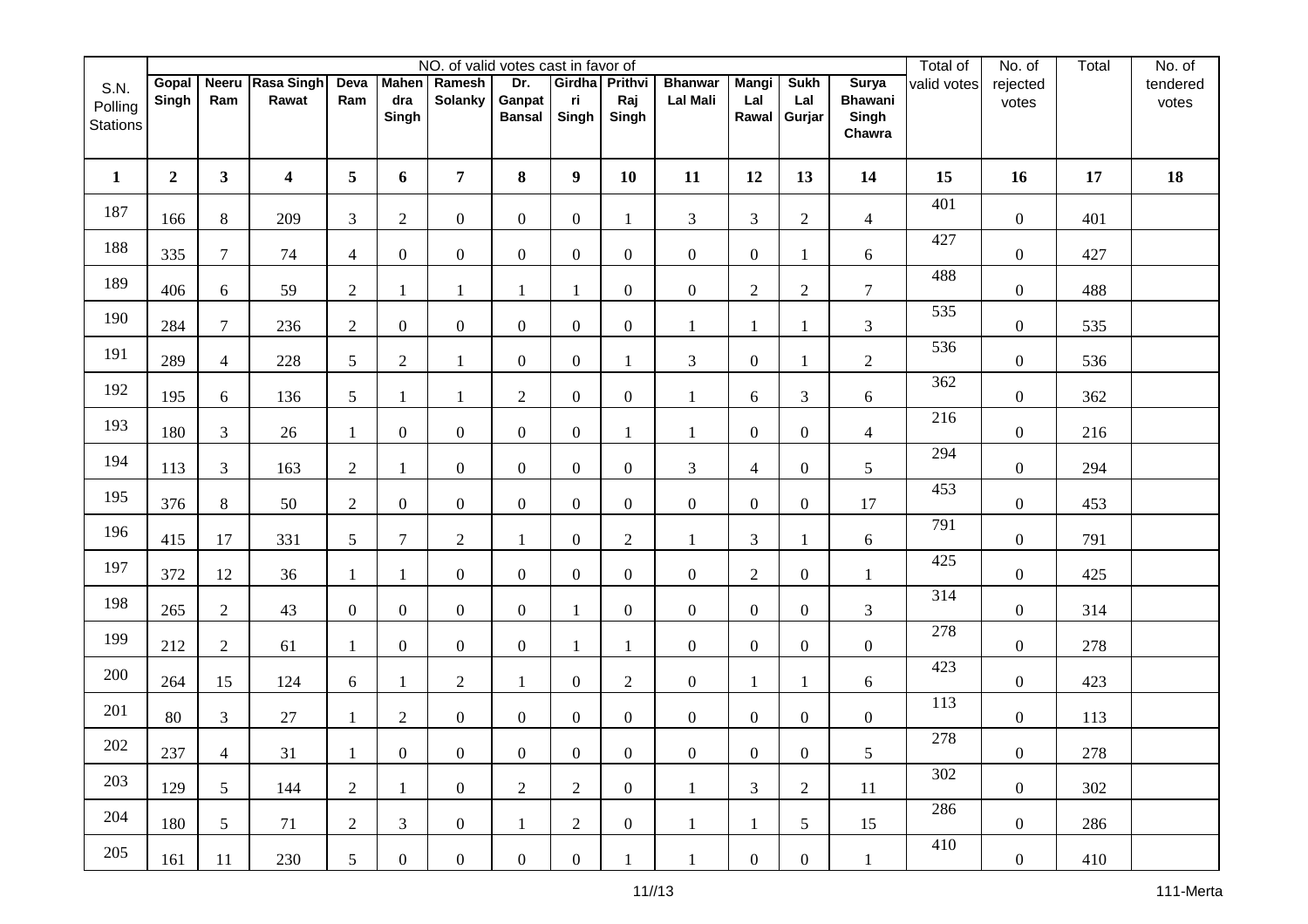|                                    |                |                |                           |                |                | NO. of valid votes cast in favor of |                                |                               |                  |                                   |                              |                              |                                                   | Total of    | No. of            | Total | No. of            |
|------------------------------------|----------------|----------------|---------------------------|----------------|----------------|-------------------------------------|--------------------------------|-------------------------------|------------------|-----------------------------------|------------------------------|------------------------------|---------------------------------------------------|-------------|-------------------|-------|-------------------|
| S.N.<br>Polling<br><b>Stations</b> | Gopal<br>Singh | Ram            | Neeru Rasa Singh<br>Rawat | Deva<br>Ram    | dra<br>Singh   | Mahen Ramesh<br><b>Solanky</b>      | Dr.<br>Ganpat<br><b>Bansal</b> | Girdha Prithvi<br>ri<br>Singh | Raj<br>Singh     | <b>Bhanwar</b><br><b>Lal Mali</b> | <b>Mangi</b><br>Lal<br>Rawal | <b>Sukh</b><br>Lal<br>Gurjar | <b>Surya</b><br><b>Bhawani</b><br>Singh<br>Chawra | valid votes | rejected<br>votes |       | tendered<br>votes |
| $\mathbf{1}$                       | $\overline{2}$ | 3 <sup>1</sup> | $\overline{\mathbf{4}}$   | 5              | 6              | $\overline{7}$                      | 8                              | $\boldsymbol{9}$              | 10               | 11                                | 12                           | 13                           | 14                                                | 15          | 16                | 17    | 18                |
| 206                                | 169            | $\overline{7}$ | 211                       | 3              | 1              | $\overline{0}$                      | $\overline{0}$                 | 1                             | $\mathbf{1}$     | 1                                 | 6                            | $\mathfrak{2}$               | $\overline{2}$                                    | 404         | $\boldsymbol{0}$  | 404   |                   |
| 207                                | 298            | $\overline{4}$ | $72\,$                    | $\overline{2}$ | $\overline{0}$ | $\overline{0}$                      | $\overline{0}$                 | $\mathbf{1}$                  | $\boldsymbol{0}$ | $\mathbf{1}$                      | $\overline{2}$               | $\boldsymbol{0}$             | $\mathbf{1}$                                      | 381         | $\boldsymbol{0}$  | 381   |                   |
| 208                                | 199            | 6              | 150                       | 3              | $\overline{0}$ | $\mathbf{1}$                        | $\mathbf{0}$                   | $\overline{0}$                | 1                | 1                                 | $\overline{2}$               | $\overline{0}$               | 12                                                | 375         | $\boldsymbol{0}$  | 375   |                   |
| 209                                | 344            | 13             | 230                       | $\overline{4}$ |                | $\mathbf{1}$                        | 1                              | $\boldsymbol{0}$              | $\overline{0}$   | 5                                 | 5                            | $\mathfrak{Z}$               | 12                                                | 619         | $\boldsymbol{0}$  | 619   |                   |
| 210                                | 236            | 10             | 159                       | $\overline{2}$ |                | $\mathbf{1}$                        | $\overline{0}$                 | 1                             | $\overline{2}$   | $\boldsymbol{0}$                  | $\mathbf{1}$                 | $\overline{0}$               | 11                                                | 424         | $\boldsymbol{0}$  | 424   |                   |
| 211                                | 304            | 11             | 195                       | 3              | 1              | 3                                   | $\overline{0}$                 | $\overline{0}$                | $\overline{0}$   | 3                                 | $\mathbf{1}$                 | 1                            | 10                                                | 532         | $\mathbf{0}$      | 532   |                   |
| 212                                | 205            | 6              | 264                       | $\overline{7}$ |                | $\mathbf{1}$                        | $\overline{0}$                 | $\boldsymbol{0}$              | $\overline{0}$   | $\mathbf{1}$                      | 3                            | $\mathbf{1}$                 | 14                                                | 503         | $\overline{0}$    | 503   |                   |
| 213                                | 115            | 49             | 51                        | 3              |                | $\overline{0}$                      | $\overline{0}$                 | $\boldsymbol{0}$              | $\overline{0}$   | $\mathbf{1}$                      | $\overline{4}$               | $\overline{4}$               | $\boldsymbol{6}$                                  | 234         | $\boldsymbol{0}$  | 234   |                   |
| 214                                | 108            | 10             | 39                        | $\overline{1}$ |                | $\mathbf{1}$                        | $\overline{0}$                 | $\boldsymbol{0}$              | $\mathbf{1}$     | $\overline{0}$                    | $\overline{2}$               | $\boldsymbol{0}$             | $\overline{0}$                                    | 163         | $\boldsymbol{0}$  | 163   |                   |
| 215                                | 206            | $\overline{4}$ | 76                        | $\tau$         | $\overline{0}$ | $\overline{0}$                      | $\overline{0}$                 | $\boldsymbol{0}$              | $\mathbf{1}$     | $\mathfrak{Z}$                    | $\mathfrak{Z}$               | -1                           | 5                                                 | 306         | $\boldsymbol{0}$  | 306   |                   |
| 216                                | 430            | 11             | 204                       | 5              | 3              | $\mathbf{1}$                        | 3                              | $\mathbf{2}$                  | $\mathbf{1}$     | $\boldsymbol{0}$                  | 3                            | 5                            | 24                                                | 692         | $\boldsymbol{0}$  | 692   |                   |
| 217                                | 175            | $\overline{2}$ | 132                       | -1             | $\overline{0}$ | $\mathbf{1}$                        | $\overline{0}$                 | $\boldsymbol{0}$              | $\overline{0}$   | $\overline{2}$                    | $\mathbf{1}$                 | -1                           | 5                                                 | 320         | $\boldsymbol{0}$  | 320   |                   |
| 218                                | 238            | 5              | 177                       | 3              | 1              | $\mathbf{1}$                        | $\overline{2}$                 | $\mathbf{1}$                  | $\overline{0}$   | $\overline{4}$                    | 6                            | -1                           | 8                                                 | 447         | $\boldsymbol{0}$  | 447   |                   |
| 219                                | 110            | $\mathbf{1}$   | 56                        | 2              | $\overline{0}$ | $\overline{0}$                      | $\overline{0}$                 | $\boldsymbol{0}$              | $\overline{0}$   | $\overline{2}$                    | $\overline{0}$               | $\mathbf{0}$                 | 5                                                 | 176         | $\boldsymbol{0}$  | 176   |                   |
| 220                                | 241            | 3              | 166                       | 5              | $\overline{2}$ | $\overline{0}$                      | $\overline{0}$                 | $\mathbf{1}$                  | $\overline{0}$   | $\overline{0}$                    | $\overline{2}$               | -1                           | 8                                                 | 429         | $\boldsymbol{0}$  | 429   |                   |
| 221                                | 264            | 8              | 146                       | 3              | $\overline{0}$ | $\mathbf{1}$                        | $\overline{0}$                 | $\boldsymbol{0}$              | 1                | $\boldsymbol{0}$                  | 1                            | $\mathbf{0}$                 | $8\,$                                             | 432         | $\overline{0}$    | 432   |                   |
| 222                                | 434            | 10             | 109                       | 3              | $\overline{0}$ | $\overline{0}$                      | $\overline{0}$                 | $\boldsymbol{0}$              | $\overline{0}$   | $\overline{0}$                    | $8\,$                        | $\overline{7}$               | 11                                                | 582         | $\boldsymbol{0}$  | 582   |                   |